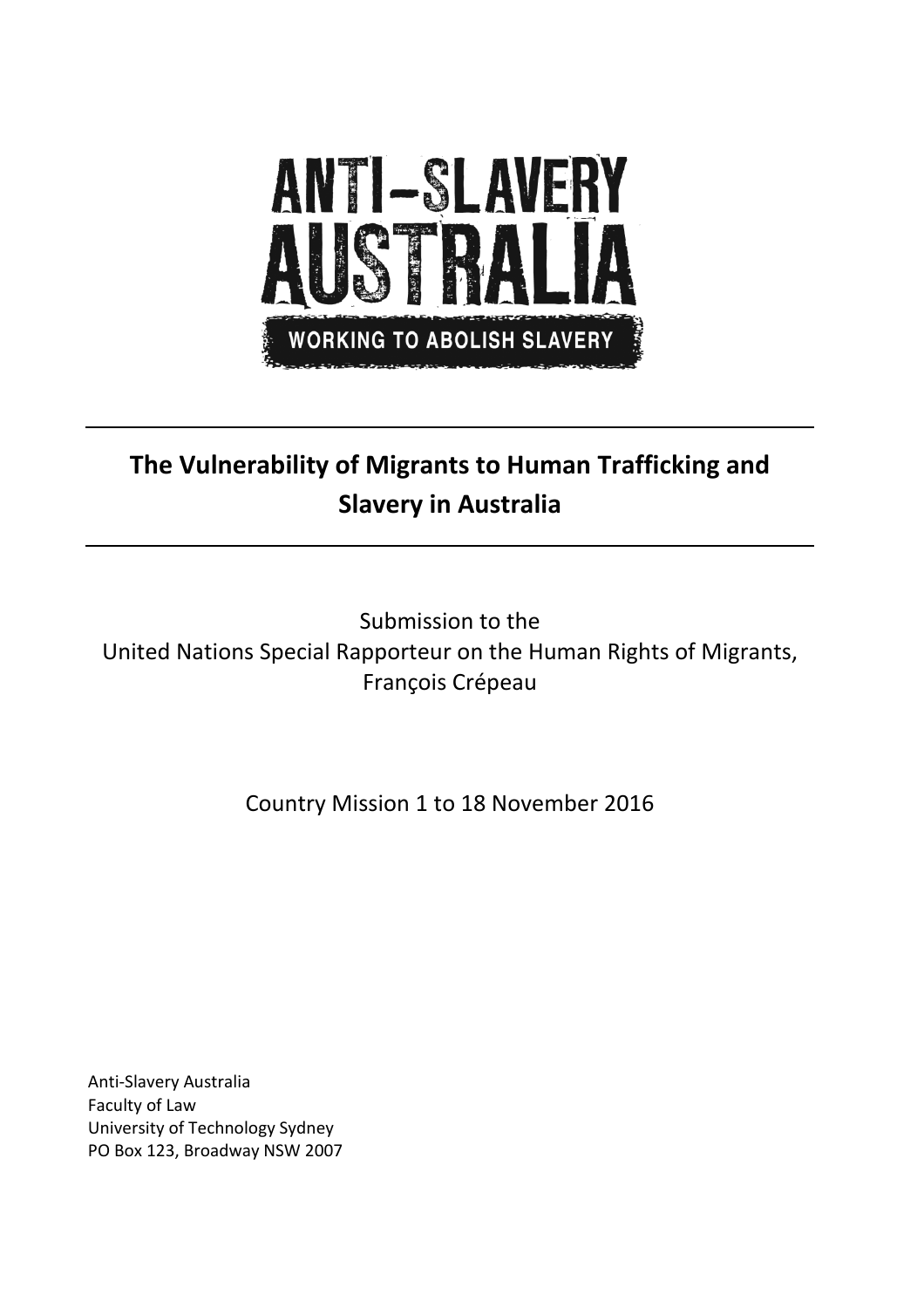*Anti-Slavery Australia appreciates the opportunity to respond to the Special Rapporteur on the Human Rights of Migrants. Established in 2003, Anti-Slavery Australia is a leading research, policy and legal centre at the University of Technology Sydney with the mission of abolishing human trafficking, slavery and slavery-like practices in Australia. Anti-Slavery Australia provides legal advice and representation to men, women and children who have experienced human trafficking, slavery and slavery like conditions in Australia.* 

#### **Acknowledgements**

This submission draws on the research and contributions of lawyers Joanne Pugsley, Indika Chandrasekera and Elizabeth Sheridan.

Professor Jennifer Burn, Director, Anti-Slavery Australia, University of Technology Sydney.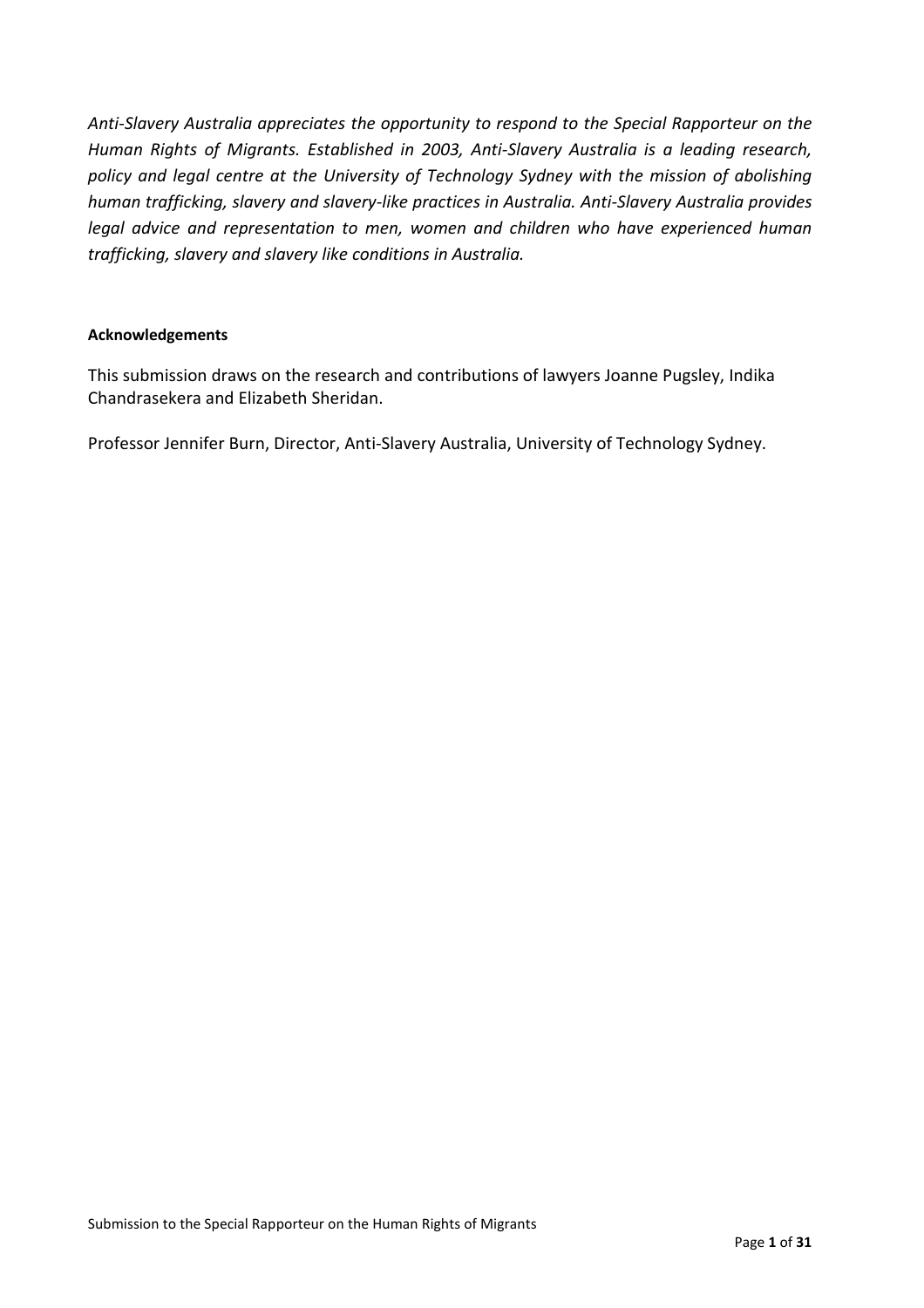# **CONTENTS**

| <b>CONSISTENT AND EFFECTIVE MONITORING OF VISA SPONSORS AND</b><br>1.                       |  |
|---------------------------------------------------------------------------------------------|--|
| <b>EMPLOYERS OF MIGRANTS TO IDENTIFY AND ADDRESS CASES OF HUMAN</b>                         |  |
|                                                                                             |  |
| 1.1                                                                                         |  |
| 1.2<br>1.3                                                                                  |  |
| 1.4                                                                                         |  |
| 1.5                                                                                         |  |
| 1.6                                                                                         |  |
| <b>ESTABLISHING AND MONITORING OF EFFECTIVE REFERRAL PATHWAYS</b><br>2.                     |  |
| BETWEEN KEY STAKEHOLDERS, ENSURING THAT ALL VICTIMS OF HUMAN                                |  |
|                                                                                             |  |
| <b>TRAFFICKING AND SLAVERY HAVE ACCESS TO LEGAL/MIGRATION ADVICE 15</b><br>2.1              |  |
| The exploitation spectrum and the role of a Director of Labour Market Enforcement 16<br>2.2 |  |
|                                                                                             |  |
| AMEND AUSTRALIA'S TRAFFICKING FRAMEWORK TO BETTER REFLECT THE<br>3.                         |  |
|                                                                                             |  |
| 3.1                                                                                         |  |
| 3.2                                                                                         |  |
| <b>IMPLEMENTING A FAMILY REUNIFICATION SCHEME TO ALLOW THE</b><br>Δ.                        |  |
| <b>FAMILIES OF MIGRANTS WHO ARE IN AUSTRALIA FOR OVER 12 MONTHS TO</b>                      |  |
|                                                                                             |  |
| 41                                                                                          |  |
| 4.2                                                                                         |  |
|                                                                                             |  |
| 5.                                                                                          |  |
|                                                                                             |  |
| <b>APPENDIX 1 - EXAMPLE 'CONTRACTS' SIGNED BY SEVERELY EXPLOITED</b>                        |  |
|                                                                                             |  |
|                                                                                             |  |

# **ATTACHMENT**

Anti-Slavery Australia, *Giving Voice to Asylum Seekers: An evidence-based review of community asylum experiences in NSW and the ACT*, (2016).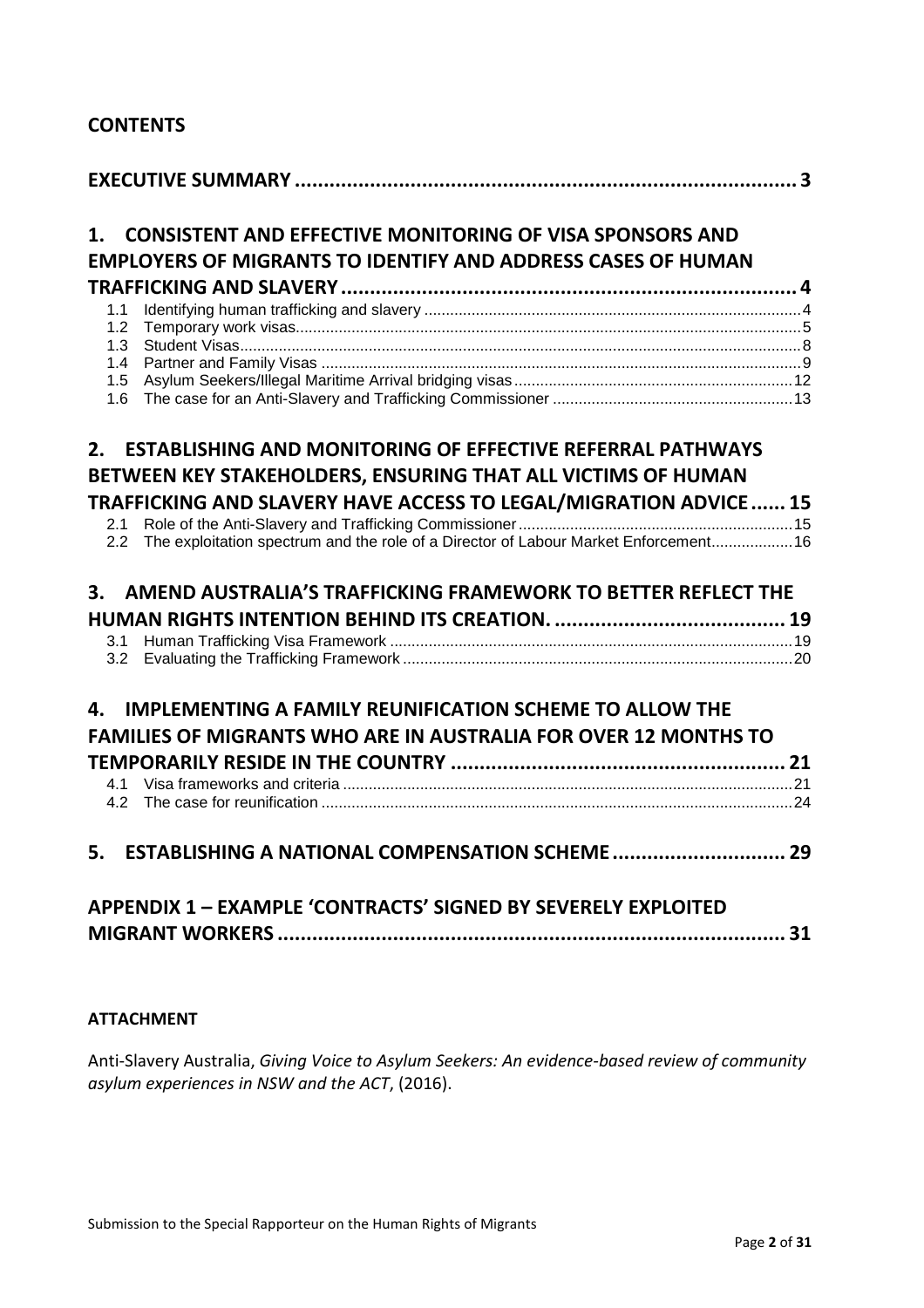# <span id="page-3-0"></span>**EXECUTIVE SUMMARY**

In response to the interviews conducted by the United Nations Special Rapporteur on the Human Rights of Migrants, during his mission in Australia in November 2016, and with regard to the specific challenges faced by our clients, Anti-Slavery Australia identifies the following key human rights issues for migrants in Australia:

- Extreme labour exploitation of migrants in Australia
- Vulnerability of women and children to being trafficked out of Australia
- Limited access to the Human Trafficking Visa Framework (**Trafficking Framework**)
- Family separation during the lengthy processing of visa applications and processing
- Access to compensation for victims of trafficking and slavery offences

The focus of this submission will be on challenges faced by victims of human trafficking, slavery, servitude, forced labour and debt bondage, referred to in this submission as 'human trafficking and slavery'. It is important to recognise that harsh or exploitative conditions alone do not constitute slavery under Australian law, and the difference between exploitative work conditions and circumstances of human trafficking or slavery is a matter of fact and degree.<sup>[1](#page-3-1)</sup>

In addressing the above concerns, Anti-Slavery Australia makes the following key recommendations:

- **(1) Appoint an Anti-Slavery and Trafficking Commissioner with the capacity to:**
	- **a. Assist with the consistent and effective monitoring visa programs, sponsors and employers of migrants, to identify, address and prevent cases of human trafficking and slavery.**
	- **b. Establish effective referral pathways between key stakeholders to ensure that all victims of human trafficking and slavery have access to legal and migration advice**
- **(2) Amend the Trafficking Framework to better prioritise human rights**
- **(3) Implement a family reunification scheme to allow the families of migrants who are in Australia for over 12 months to temporarily reside in the country**
- **(4) Establish a national victim's compensation scheme**

 $\overline{a}$ 

<span id="page-3-1"></span><sup>1</sup> *R v Tang* [2008] HCA 39 (Unreported, Gleeson CJ, Gummow, Kirby, Hayne, Heydon, Crennan and Kiefel JJ, 28 August 2008).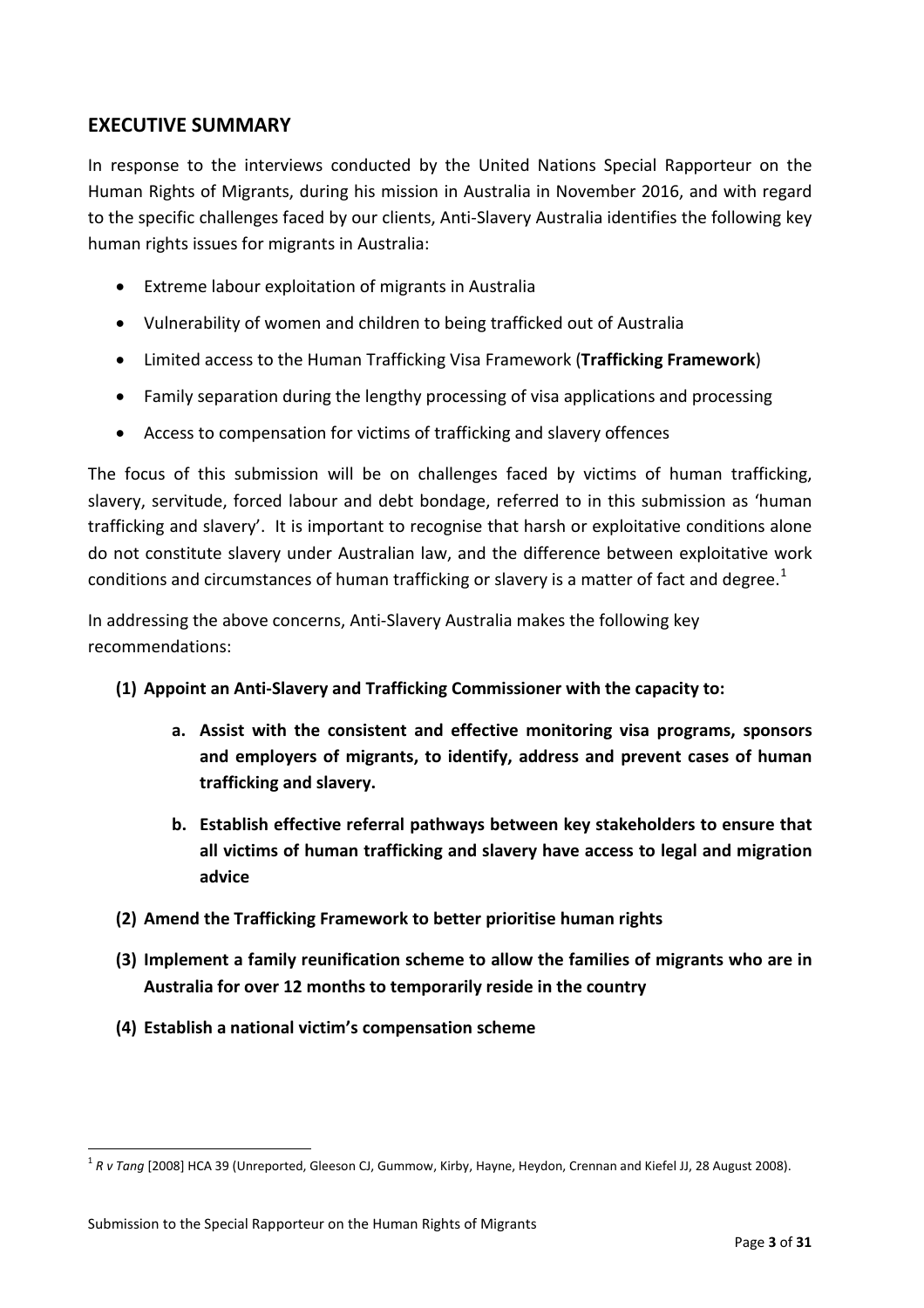# <span id="page-4-0"></span>**1. CONSISTENT AND EFFECTIVE MONITORING OF VISA SPONSORS AND EMPLOYERS OF MIGRANTS TO IDENTIFY AND ADDRESS CASES OF HUMAN TRAFFICKING AND SLAVERY**

Our law practice case work reveals that the human trafficking and enslavement of migrants in Australia occurs throughout a number of industries including the sex industry, agriculture, hospitality, construction, and in private homes. In the 2014-2015 financial year approximately 43% of our clients had experienced exploitation in the sex industry, while 50% had been victims of other forms of human trafficking and slavery.

Migrants who enter Australia may do so through a variety of visa schemes that facilitate study or work. Due to the conditions of some of these schemes, including time limits, as well as other contributing isolating factors, migrant workers in Australia remain particularly vulnerable to human trafficking and slavery conditions, often from the individuals and businesses that sponsor them.

With regard to the experiences of our clients, this submission will focus on the vulnerability of migrants under particular visa schemes, including:

- **Temporary work visas:** Temporary Work (Skilled) Visa (subclass 457), Working Holiday Visa (subclass 417), Work and Holiday Visa (subclass 462) and others
- **Student Visas:** Student Visa (subclass 500), Higher Education Visa (subclass 573)
- **Partner or Family Visas**: Partner Visa (subclass 309 and 100), Partner Visa (subclass 820 and 801), Prospective Marriage Visa (Subclass 300)
- **Asylum seeker/Illegal Maritime Arrivals:** Predominately bridging visas

This list is not exhaustive, but reflects the experience of Anti-Slavery Australia, working with survivors of human trafficking and slavery. Anti-Slavery advocates a preventative approach to combatting modern day trafficking and slavery, which may be achieved through the implementation of effective monitoring practices.

# <span id="page-4-1"></span>**1.1 Identifying human trafficking and slavery**

There are a number of common elements to human trafficking, slavery, servitude and forced labour situations that act as indicators, but also create difficulty in differentiating between offences. These include:

- Condition of ownership
- Control of freedom of movement
- Withdrawal of discretion over life decisions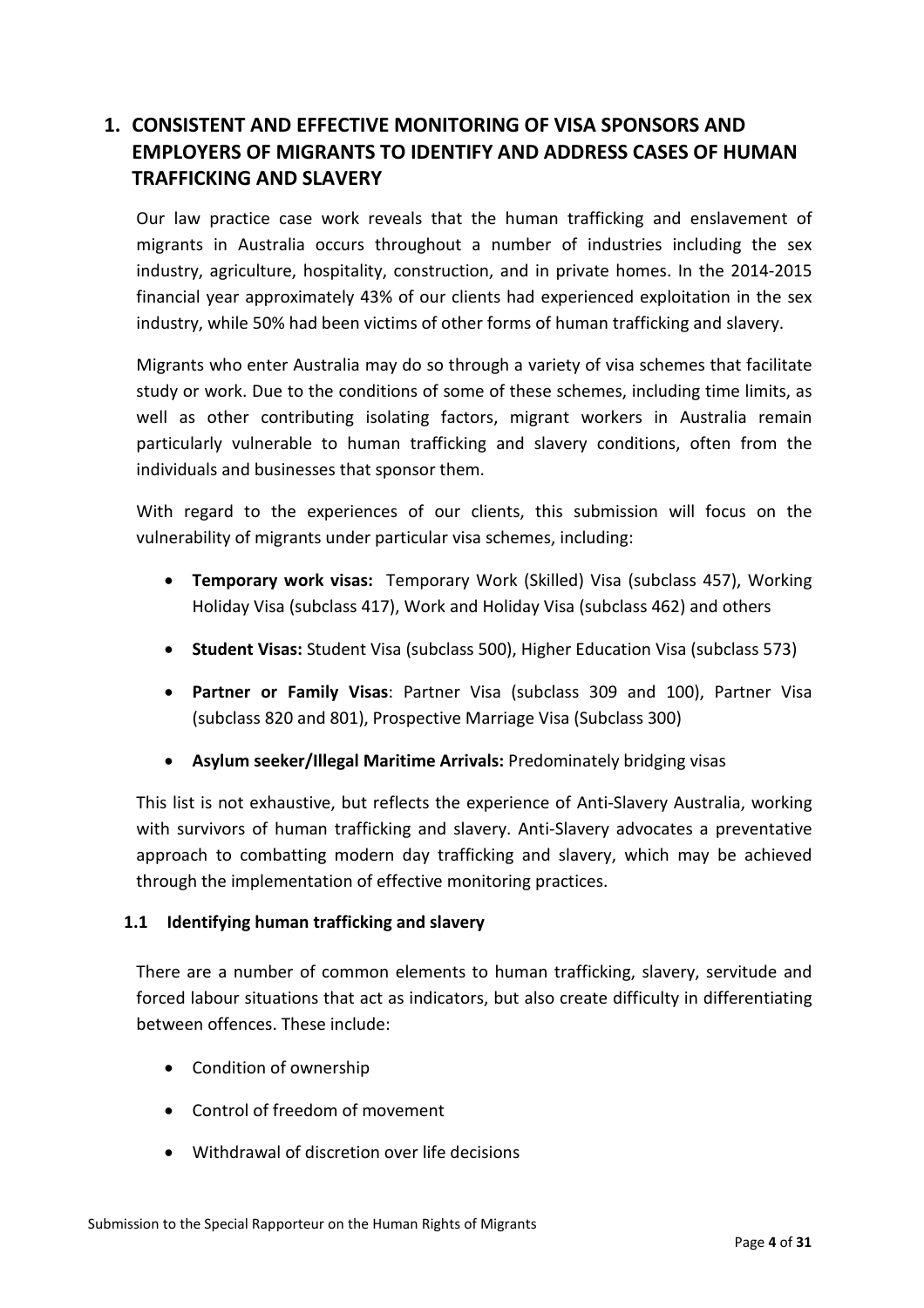- Taking of/withholding identity documents and important documents
- Psychological coercion, often coupled with threatened or actual physical violence and sexual assault
- Verbal abuse, humiliation
- Deception about nature and conditions of work
- Debt-bondage
- Little or no payment for work
- Threats of deportation and threats against family members in the home country
- Physical/social /linguistic isolation
- Creation of fear of exposure, distrust of law enforcement, authority

The effective and consistent monitoring of visa programs must involve the recognition of these indicators of human trafficking and slavery, and incorporate effective referral mechanisms as outlined in [section](#page-15-0) 2 of this submission.

### <span id="page-5-0"></span>**1.2 Temporary work visas**

While global, international migration can be a valuable avenue for development,<sup>[2](#page-5-1)</sup> it is clear that the "discourse of new personal freedom", which accompanies contemporary globalisation, may "mas[k] complex forms of bondage and displacement".<sup>[3](#page-5-2)</sup> These competing outcomes of international migration are exemplified by the experience of migrant workers in Australia, with the push and pull factors that make work in Australia appealing, also contributing to the high possibility of exploitation and isolation. This has led to a "national disgrace" regarding migrant exploitation within various industries in Australia, facilitated through the temporary work visa framework. <sup>[4](#page-5-3)</sup>

The temporary work visa framework is comprised of a number of schemes including:

• *Temporary Work (Skilled) Visa (subclass 457)* (**"457 visa"**) – Applicants satisfy the criteria for this visa if their occupation is subject to a Labour Agreement, or if they are party to a Standard Business Sponsorship. Holders of a 457 visa are able to stay and work in Australia for up to 4 years, subject to the dates specified in the

<sup>2</sup> Piyasiri Wickramasekara, 'Globalisation, International Labour Migration and the Rights of Migrant Workers' (2008) 29(7) *Third*  $\overline{a}$ 

<span id="page-5-3"></span>

<span id="page-5-2"></span><span id="page-5-1"></span>World Quarterly 1247, 1247.<br><sup>3</sup> Nikos Papastergiadis, The Turbulence of Migration: Globalization, Deterritorialization and Hybridity (Polity Press, 2000) ch 4.<br><sup>4</sup> The Senate Education and Employment References Committee, *Holders* (Commonwealth of Australia, 17 March 2016) 1.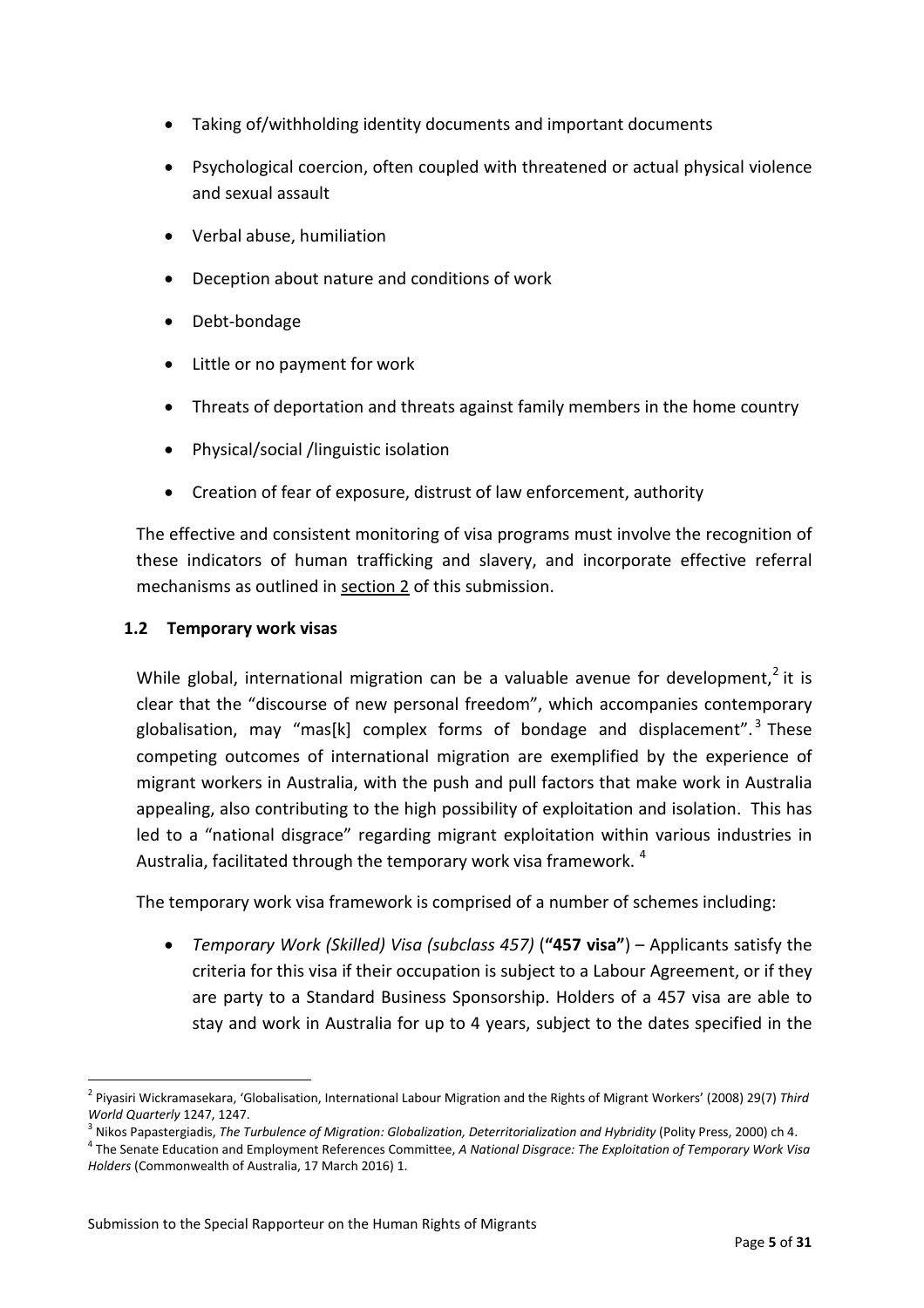applicable Labour Agreement.<sup>[5](#page-6-0)</sup> In 2016-17, as of 30 September 2016, there were 95,758 holders of the 457 visa in Australia.  $6$  For the same time period, accommodation and food services represented the third largest sponsor industry in Australia, while cooking was the top occupation for primary visas granted.<sup>[7](#page-6-2)</sup> During this time, 45.9% of primary visas granted were for applicants from India.<sup>[8](#page-6-3)</sup>

• *Working Holiday Maker visa programme (subclasses 417 and 462)* – These visas operate through arrangements made between Australia and 39 partner countries. There are caps on the number of Work and Holiday (subclass 462) visas granted each year and this type of visa has additional eligibility requirements.<sup>[9](#page-6-4)</sup>

### *Case Study: 457 Visa Program*

In 2006, Manjit Singh travelled from India to Sydney, Australia on a temporary 457 work visa, to work as a chef in an Indian restaurant. His application was sponsored by the restaurant he was to work at, and this application stated that he would be paid \$43,000 per year.<sup>[10](#page-6-5)</sup> Following a period working at the restaurant, Mr Singh died in hospital, due to complications of reactivated tuberculosis and the subsequent surgery to remove his diseased right lung.

Following his death, there was never a legal finding of trafficking. Rather, his circumstances were revealed through his statements to the Australian Federal Police, and the subsequent Coronial Inquest into his death. This inquest highlighted some indicators of the exploitative conditions reported by Mr Singh over a two year period of employment.

Mr Singh's evidence to the AFP indicated that he was;  $^{11}$  $^{11}$  $^{11}$ 

- Required to work from 8AM to midnight, seven days a week;
- Required to sleep overnight in the storeroom of a locked restaurant;
- Had limited food to eat and limited breaks throughout the day;
- Was forced to bathe using a jug and tap in a public restroom; and
- Had no mobile phone, computer or email access.

Mr Singh did not have any family or friends in Australia, and had limited English language

 $\overline{a}$ 

<span id="page-6-0"></span><sup>&</sup>lt;sup>5</sup> See the criteria to be satisfied at the time of decision to grant a 457 visa: *Migration Regulations 1994* (Cth) sch 2 s 457.22.<br><sup>6</sup> Department of Immigration and Border Protection, Australian Government, Subclass 457

<span id="page-6-4"></span><span id="page-6-3"></span>

<span id="page-6-2"></span><span id="page-6-1"></span>*September 2016,* (2016) 1.<br><sup>8</sup> *Ibid* 2.<br><sup>9</sup> Eligibility criteria can be found in the relevant sections of the *Migration Regulations* 1994 (Cth). They are also summarised in the Department of Immigration and Border Protection, Australian Government, *Working Holiday Maker visa programme* report: 30 June 2016, (2016) 3.<br><sup>10</sup> Inquest into the death of Manjit Singh (17 August 2015) Coroner's Court NSW2027/11 per Deputy State Coroner HCB Dillon

<span id="page-6-5"></span>at [20]. <sup>11</sup> *Ibid* at [44].

<span id="page-6-6"></span>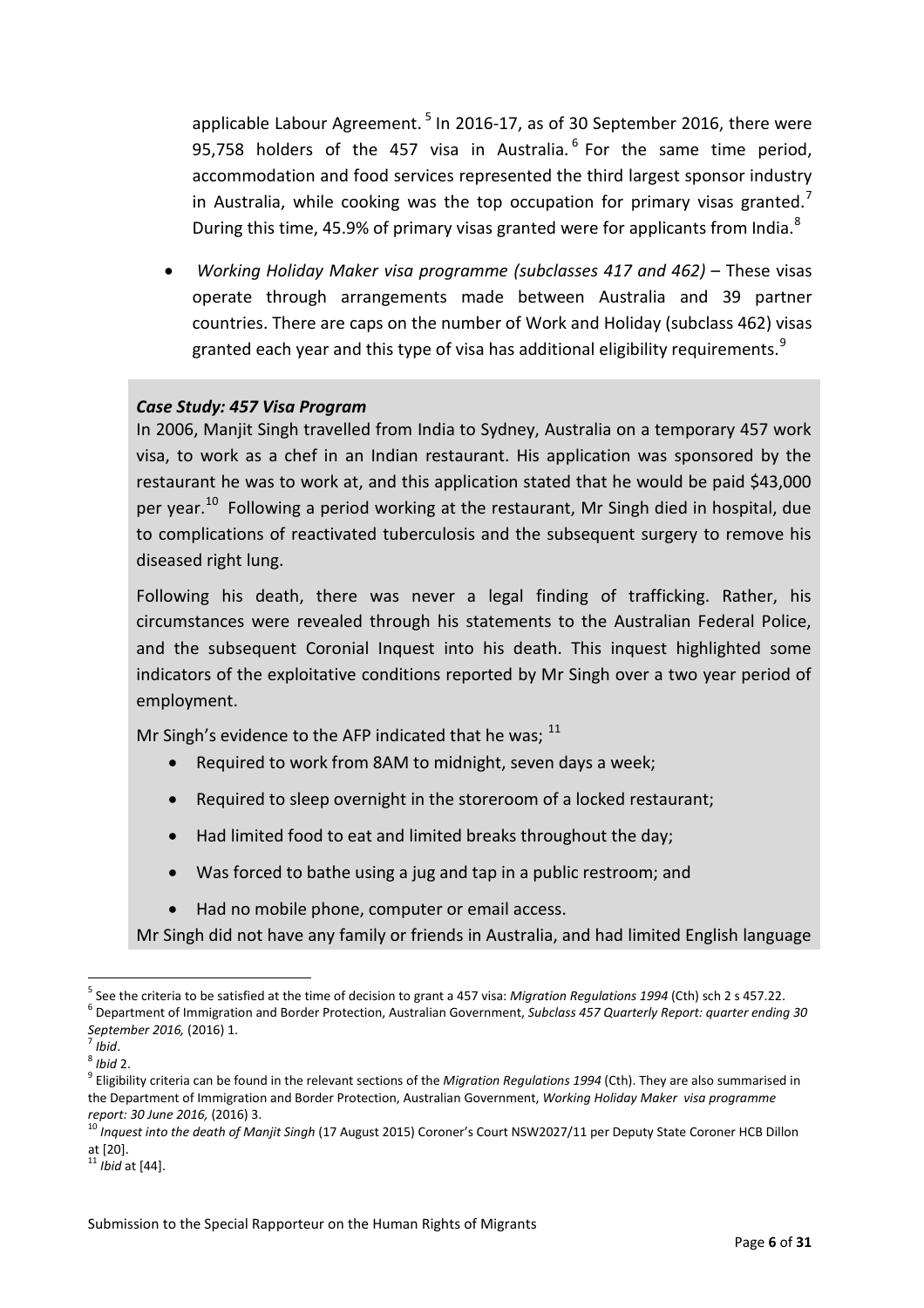skills.

The Coroner noted (emphasis added):

*"First, Manjit was sponsored to come to Australia on certain conditions but those conditions appear not to have been met by the sponsor… Certain, unscrupulous employers of 457 visa holders are in a position of dominance in relation to their employees. Employees like Manjit are extremely vulnerable to exploitation and intimidation.*

"*Second, unless there is scrutiny by* [Department of Immigration and Border Protection] *DIBP of the bona fides of employers making 457 visa applications by, for example, auditing them after the arrival of 457 workers, it appears likely that the cases like Manjit's are and will remain the tip of the iceberg.[12](#page-7-0)*

*"I hope, however, that the DIBP is not so complacent that it thinks that Manjit Singh's case is unimportant for what it reveals about the potential threats to the welfare of 457 visa holders, and for public health to be jeopardised if they become seriously ill but are diverted from the health system by direct intimidation or by more amorphous anxieties about their immigration status." [13](#page-7-1)*

The recommendations emerging from the Coronial Inquest into the death of Manjit Singh identify some of the key factors contributing to his exploitation as a migrant worker in Australia, and demonstrate the barriers to assistance faced by workers in these circumstances. Our case work confirms that these factors are common amongst victims of trafficking and slavery, outlined in the case study below.

# *Case Study: Working holiday visa (subclass 417)*

Two men, from a European country, were lured into Australia, through an online work hire company. The men conducted interviews for the company by Skype. They were told that once they arrived in Australia they would be provided assistance in obtaining a 457 visa.

The men had bank account set up for them, into which their wages were to be paid. These accounts were under the complete control of their employers, who paid the men a small percentage of their wages. After a few days the men fled.

Following their escape, demands were made by the employers for money allegedly owed by the trafficked men. Over the course of two or three months, the men were repeatedly threatened by email and over the phone, and at one stage were forced to sign 'contracts' stating that they owed the employer AUD\$25,000 each. An example of this contract can be found in [Appendix](#page-31-0) 1 of this submission.

The matter only came to the attention of law enforcement a few months after the men had escaped, when one man sought the assistance of local police on the threats that he

<span id="page-7-0"></span><sup>&</sup>lt;sup>12</sup> *Ibid* at [143] to [144].<br><sup>13</sup> *Ibid* at [150].  $\overline{a}$ 

<span id="page-7-1"></span>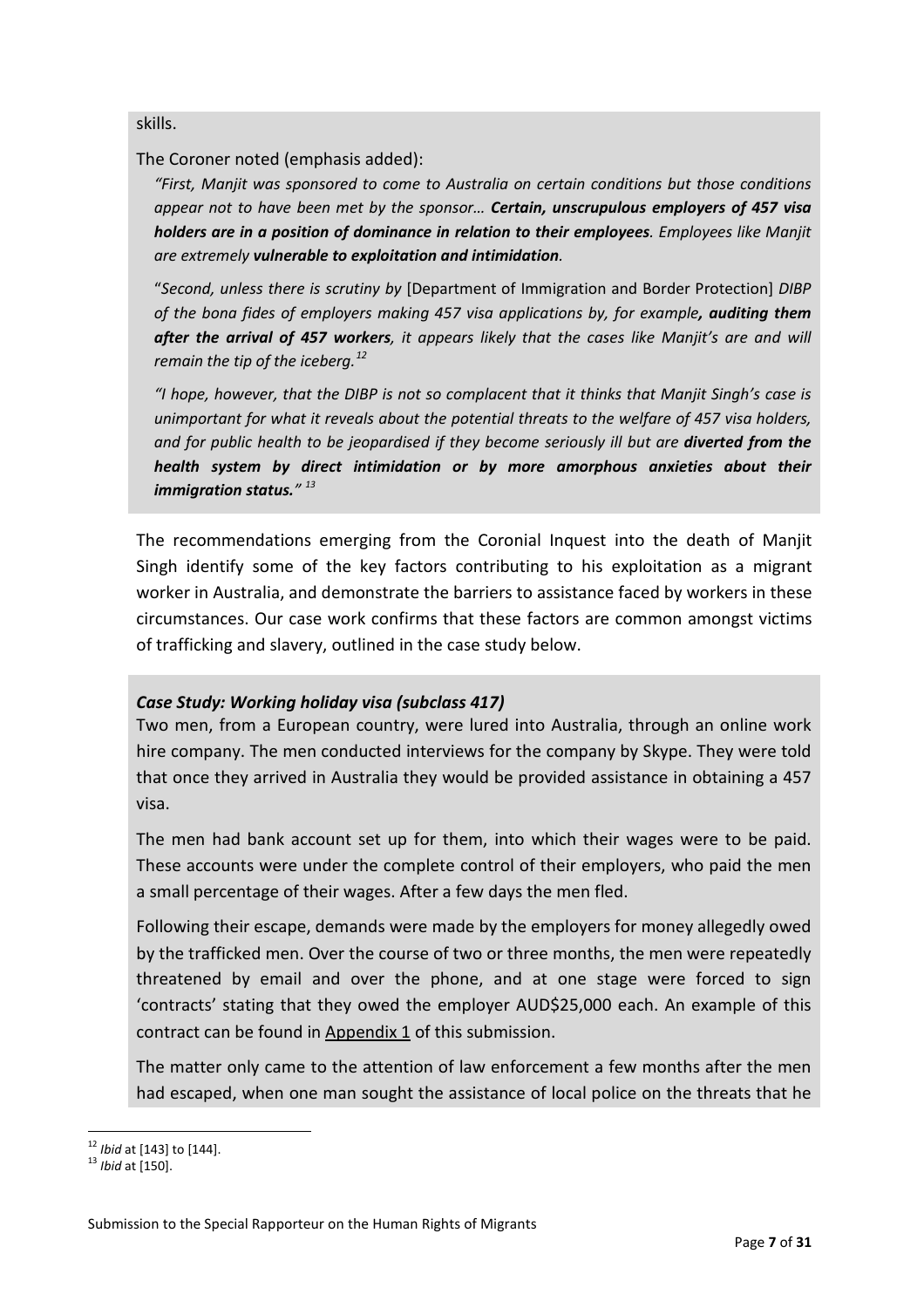had received.

Detective Sergeant Ken Foster said of the matter:

*"They* [the victims] *come from different parts of the world, their views of policing are somewhat different to what we understand here, they're frightened of that type of thing, they are also a long way from home, and threats were made against them, not only them but their families..."[14](#page-8-1)*

Ultimately, there were no convictions for trafficking or debt bondage offences in this matter.

Evident from the above case study, employers may take advantage of workers' limited knowledge of work rights and laws in Australia, resulting in more than one instance where migrants have been coerced into signing quasi-legal agreements as a means to consolidate the trafficker's power and control. Examples of these 'contracts', reproduced with the permission of two Anti-Slavery Australia clients, can be found in Appendix 1 of this submission. The social and linguistic isolation of these workers, coupled with their fear of local law enforcement, is indicative of the common and significant barriers faced by migrants seeking assistance.

### <span id="page-8-0"></span>**1.3 Student Visas**

The Australian Student Visa programme incorporates seven types of visas, issued for the entire period that the applicant is enrolled in full-time study within Australia. There are a variety of requirements attached to these visas, including:<sup>[15](#page-8-2)</sup>

- Financial;
- Health insurance;
- English language proficiency; and
- Health and character requirements.

Student visa holders are allowed to work for 40 hours a fortnight during course session times, while secondary holders, for example immediately family, are restricted to work 40 hours per fortnight at any time. These requirements mean that Student visa holders are often vulnerable to exploitation, particularly where unofficial agreements have been made between employers and employees. Visa holders may fear deportation due to a

<sup>14</sup> Aleisha Orr, 'Perth people trafficking ring busted', *WA Today* (online), 21 March 2013 <http://www.watoday.com.au/wa- $\overline{a}$ 

<span id="page-8-2"></span><span id="page-8-1"></span>news/perth-people-trafficking-ring-busted-20130321-2gh3g.html>.<br><sup>15</sup> Department of Immigration and Border Protection, Australian Government, *Student visa and Temporary Graduate visa programme six monthly report: six monthly report ending at 40 June 2016,* (2016) 3.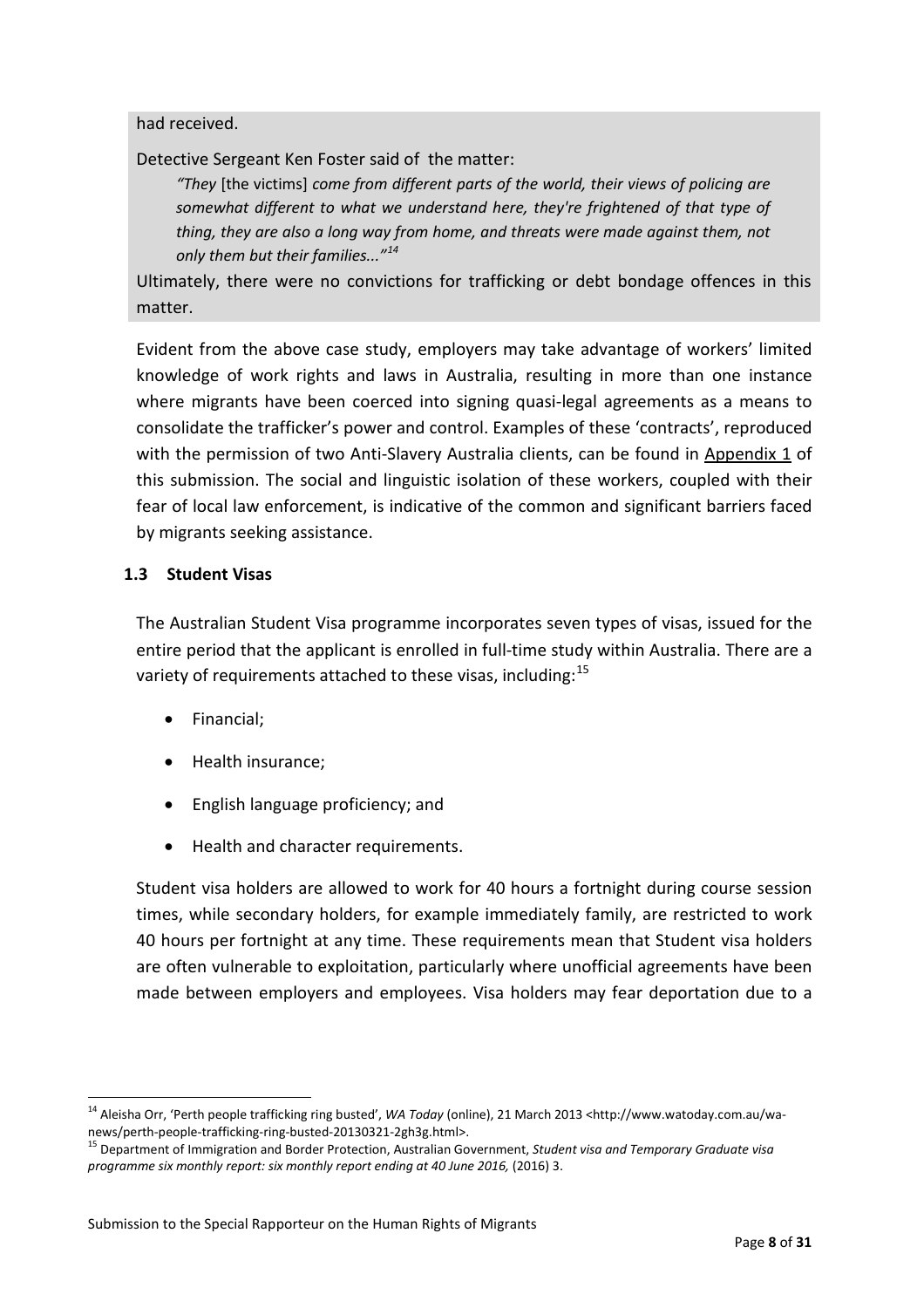breach of working conditions and threats made by employers. In the six month period ending 30 June 20[16](#page-9-1), a total of 166,671 student visas were granted.<sup>16</sup>

# *Case Study: Higher Education visa (subclass 573)*

Avi arrived in Australia on a student visa. During his stay in Australia, he returned to his home country, where he was married. Upon re-entry into Australia, and discovering that his parents could no longer afford to look after him, Avi searched for employment. Through a mutual friend, Avi found work in a rural Australian town. He informed his new employer that he could only work 20 hours a week. He moved into accommodation on the premises with his wife, who was residing in Australia on a Tourist visa.

During his time living and working on the premises, Avi and his wife reported that they were kept in conditions of forced labour. They said that the employer made many threats against the couple, including threats to kill them should they notify the authorities. When Avi fell ill, he was forced to continue working until he collapsed. He was allowed to visit a doctor at this time, although his wife was required to stay on the business premises. Avi's said that his employer held the couple's passports, only releasing them when Avi promised to fabricate DIBP documents to suggest that he was able to work full time in Australia.

Avi and his wife escaped soon afterward and notified the Australian Federal Police. However, the AFP were unable to continue an investigation into the matter due to a lack of corroborating evidence. Avi and his wife have now applied for a Protection visa and are awaiting the outcome of this application.

# <span id="page-9-0"></span>**1.4 Partner and Family Visas**

It is our experience that migrants, who are sponsored into Australia through one of the various spouse/partner visa schemes, are left vulnerable to exploitation, often at the hands of their sponsor. Anti-Slavery Australia has published a [research](http://www.antislavery.org.au/images/pdf/Publications/2016%20-%20Hidden%20from%20View%20Slavery%20in%20the%20home.pdf) note, that outlines the risks and indicators of human trafficking and slavery, which affect women within the home. [17](#page-9-2)

Through our case work, we also note a worrying trend of husbands sponsoring their wives and children to enter Australia, only to deceive them into returning to their country of origin, often abandoning them overseas without funds or travel documents to facilitate their return to Australia. This form of trafficking has severe consequences for the women and children involved, as they are often left impoverished in their country of origin with minimal family support. Partners also have the power to withdraw Partner

<span id="page-9-1"></span> $16$  Ibid. 7.

<span id="page-9-2"></span><sup>16</sup> Ibid. 7. <sup>17</sup> Anti-Slavery Australia, *Hidden from view: Slavery in the home*, (2016) Research Note, available online at <sup>&</sup>lt; http://www.antislavery.org.au/images/pdf/Publications/2016%20-

<sup>%20</sup>Hidden%20from%20View%20Slavery%20in%20the%20home.pdf>.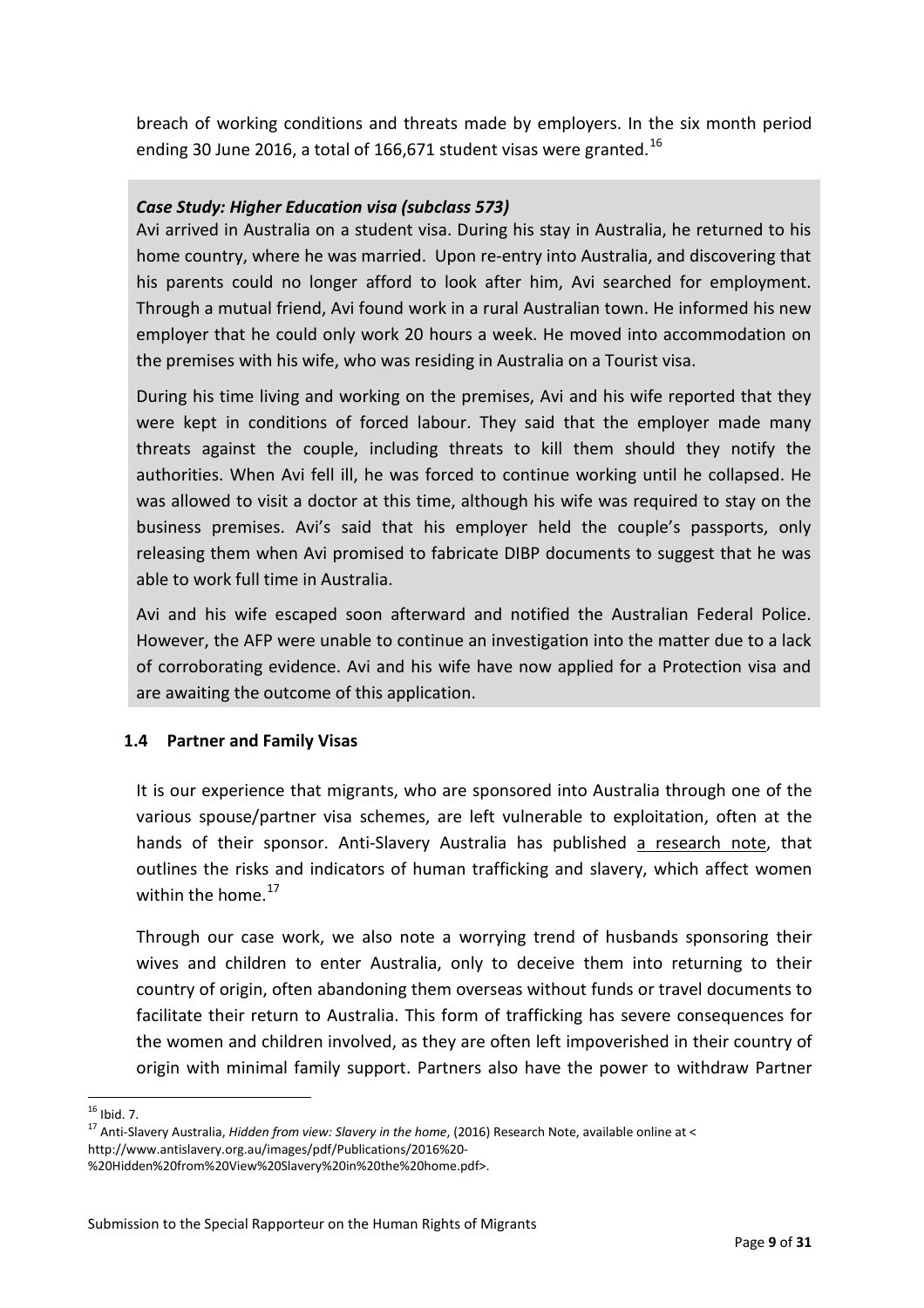visa sponsorship, creating a fear of deportation that can be used to facilitate the trafficking or enslavement of sponsored parties. While family violence provisions exist to assist sponsored partners in this situation, the criteria required to satisfy these provisions may be too narrow to provide practical assistance to many migrants who are subsequently forced to return to their country of origin.

### *Case Study: Partner visa*

Marina married an Australian Citizen. She was brought to Australia on a Partner Provisional visa (subclass 309). This visa allowed her to stay with her husband and his family in Australia for two years before an application for a permanent partner visa could be assessed. Marina had one Australian citizen child with her husband while she was with him in Australia, born with a serious medical condition requiring frequent medical attention.

During her time in Australia, Marina was beaten by her husband's family, and forced to remain inside the family home. After two years in these conditions, Marina was asked to accompany her mother-in-law on a trip to her husband's homeland. Marina was initially reluctant to go, as she did not have any family in that country. She was eventually convinced to go on a short trip with her mother-in-law, taking her young child with them. After five days, Marina's mother-in-law abandoned Marina and her daughter, taking both their passports with her. Marina was forced to sell her jewellery to pay for a place to stay. She was found by police crying in a park, holding her daughter. She felt great shame, and initially was unable to explain how she had ended up in this situation.

While she was away, Marina's husband had withdrawn his sponsorship for her application for a permanent visa. Marina was unaware that this had happened, as her husband was registered with the Department to receive correspondence on her behalf. She was also illiterate. Her application for a permanent visa was therefore refused.

Through the help of a local NGO, Marina was able to prove her child's Australian citizenship to local authorities, by obtaining a copy of her birth certificate from an Australian hospital. She and her daughter returned to Australia, accompanied by Department of Foreign Affairs and Trade (**DFAT**) staff. Due to DIBP error regarding the refusal of her visa and with assistance from DFAT and various NGOs, Marina was able to have her application reviewed by the DIBP, and she was eventually granted a permanent partner visa.

# *1.4.1 Key issues regarding sponsored partners and forced marriage matters*

In the case study above, Marina was able to have her visa status reassessed after refusal of her visa. However, not all women who have suffered through the experience of trafficking or slavery have this option available to them. Key issues facing women in these circumstances include: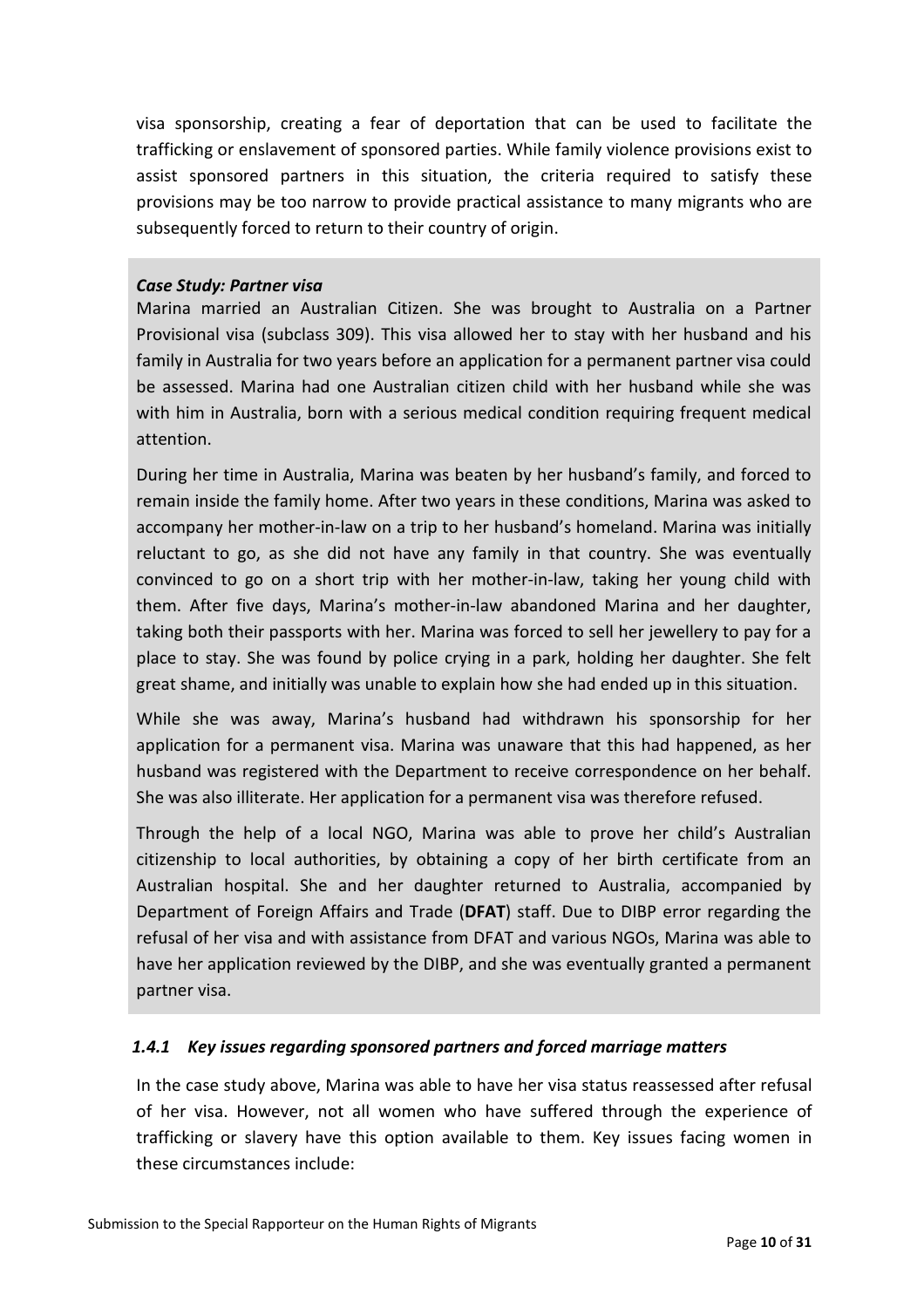- English language barriers that create reliance on sponsoring spouses
- Family violence or threats of violence from spouses or in-laws
- Isolation from the wider Australian community
- Linguistic or social isolation within home country, or country in which they have been abandoned, exacerbated by cultural isolation, a lack of funds or financial support

Compounding these factors are DIBP procedures and practices where DIBP communications, such as notices of refusal of visas and invitations to comment, are sent to sponsoring parties. The reason for this practice may be that the sponsoring party's details are provided to the DIBP on behalf of the sponsored applicant and can include the nominated postal address, email address and telephone number for the purpose of DIBP correspondence. It is the experience of Anti-Slavery Australia that the DIBP deems communications through these contact points to be valid, although the sponsored applicant may never see the documents themselves. While this situation could be remedied if the sponsored party informs DIBP about more appropriate contact information, it is our experience that vulnerable women do not get the legal and migration support they need to assist them through this process.

Further, Marina's case is indicative of another emerging trend where Australian citizens or residents are taken overseas and abandoned, or forced into a marriage. Due to the clandestine nature of forced marriage, it is difficult to identify its scope and practice in Australia. However, there have been a number of critical developments since 2013, when Commonwealth law was amended to incorporate forced marriage as a specific criminal offence. My Blue Sky, created and operated by Anti-Slavery Australia and funded by the Australian Government, is a national online portal providing secure access to any Australian facing forced marriage. In 2016, My Blue Sky received over 20 requests and referrals for assistance and legal advice regarding Australians who feared that they would be or had been forced into a marriage. Through My Blue Sky, Anti-Slavery Australia has encountered several cases involving Australian citizens or visa holders who have been deceived into travelling overseas for the purpose of forced marriage. While the process to return these individuals home necessarily involves the assistance of DFAT and the AFP, it is our experience that in some cases, these government agencies are unable to fund the return of endangered individuals, requiring the charity of private, third parties to fund plane tickets back to Australia.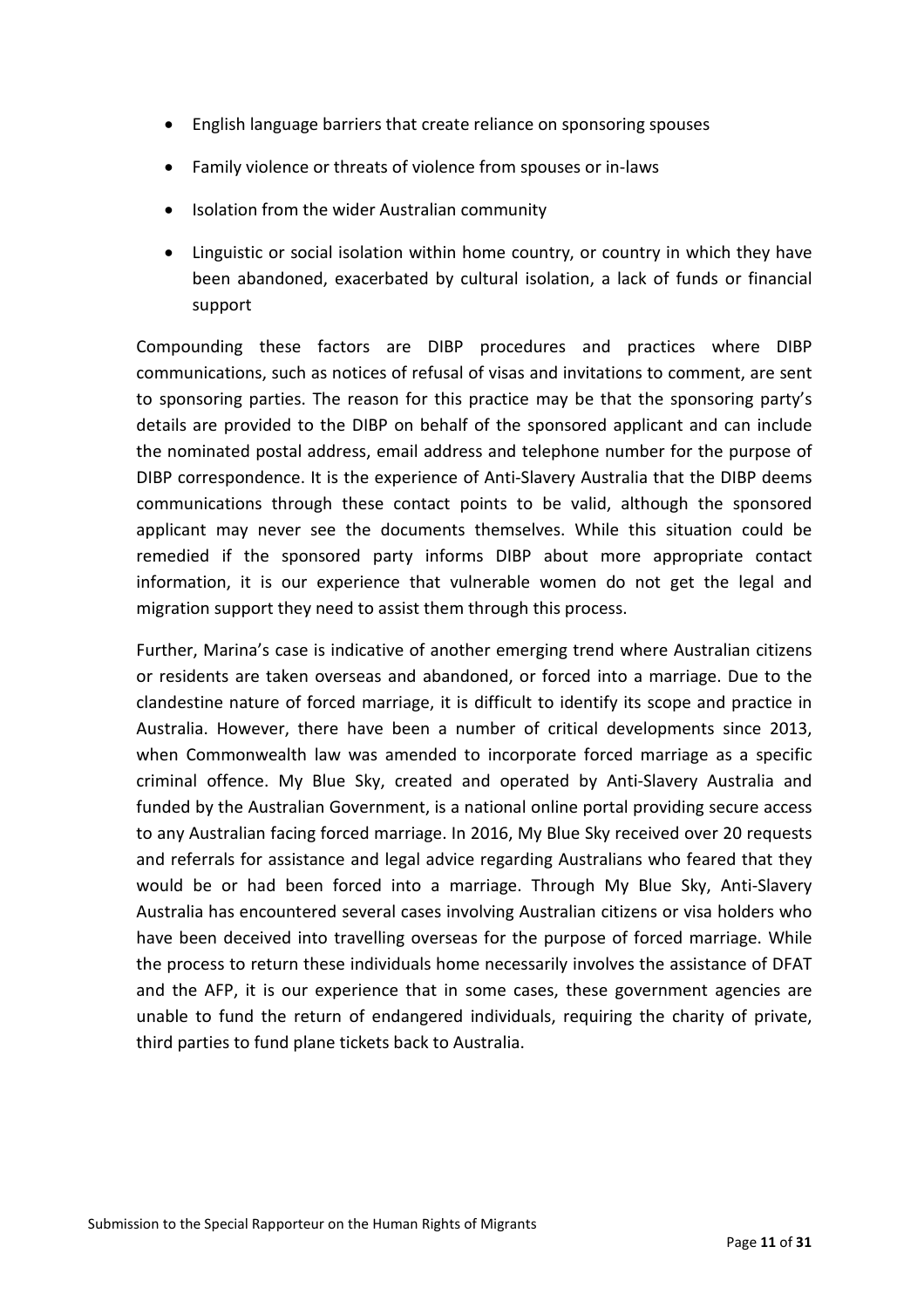# *1.4.2 Family violence provisions*

The spouse/partner visa programme incorporates family violence provisions that aim to protect partners who suffer from forms of domestic violence. While the family violence provisions in the *Migration Regulations 1994[18](#page-12-1)* allow the grant of a permanent visa to a person who has experienced family violence within a marriage, there is a requirement to prove the genuineness of the relationship before the family violence provisions can be invoked. The intrinsic nature of a forced marriage would indicate that there cannot be a 'genuine relationship' as the victim did not consent to the marriage.

Anti-Slavery Australia therefore recommends that the family violence provisions in the *Migration Regulations 1994* (Cth) should be expanded to include circumstances where the marriage was forced such that there was no 'genuine relationship'.

### <span id="page-12-0"></span>**1.5 Asylum Seekers/Illegal Maritime Arrival bridging visas**

In 2015, Anti-Slavery Australia released a research report funded by Uniting Care NSW.ACT entitled "Giving Voice to Asylum Seekers", which is attached to this submission. The report examines the lived experience of asylum seekers in the Australian labour market and the vulnerability of asylum seekers to exploitation in NSW and the ACT. <sup>[19](#page-12-2)</sup> The report makes findings based on asylum seeker responses to questions about their economic, social and emotional well-being, interviews conducted with service providers and academic research.

"Giving Voice to Asylum Seekers" outlines key concerns regarding the labour exploitation of asylum seekers in Australia, noting that while it is possible for asylum seekers to be granted bridging visas that do not restrict work rights, the process takes time. Further, the report notes that even with permission to work, past research suggests that only 15% of asylum seekers will find employment.<sup>[20](#page-12-3)</sup>

The report highlights the experiences of asylum seekers who have faced labour exploitation, poor pay, excessive work hours and injury at work;<sup>[21](#page-12-4)</sup>

*"Most of the women want to work, most took out loans, they have family back home to support, what they get here is basic. (With house cleaning)… what happened at the beginning was they were exploited; they were paid \$5 an hour. Usually it is \$15."*

And

<sup>&</sup>lt;sup>18</sup> Migration Regulations 1994 (Cth) pt 1 div 1.5.

<span id="page-12-2"></span><span id="page-12-1"></span><sup>&</sup>lt;sup>19</sup> Anti-Slavery Australia, Giving Voice to Asylum Seekers: An evidence-based review of community asylum experiences in NSW *and the ACT*, (2016).<br><sup>20</sup> Ibid 61.<br><sup>21</sup> Ibid 62-62.

<span id="page-12-3"></span>

<span id="page-12-4"></span>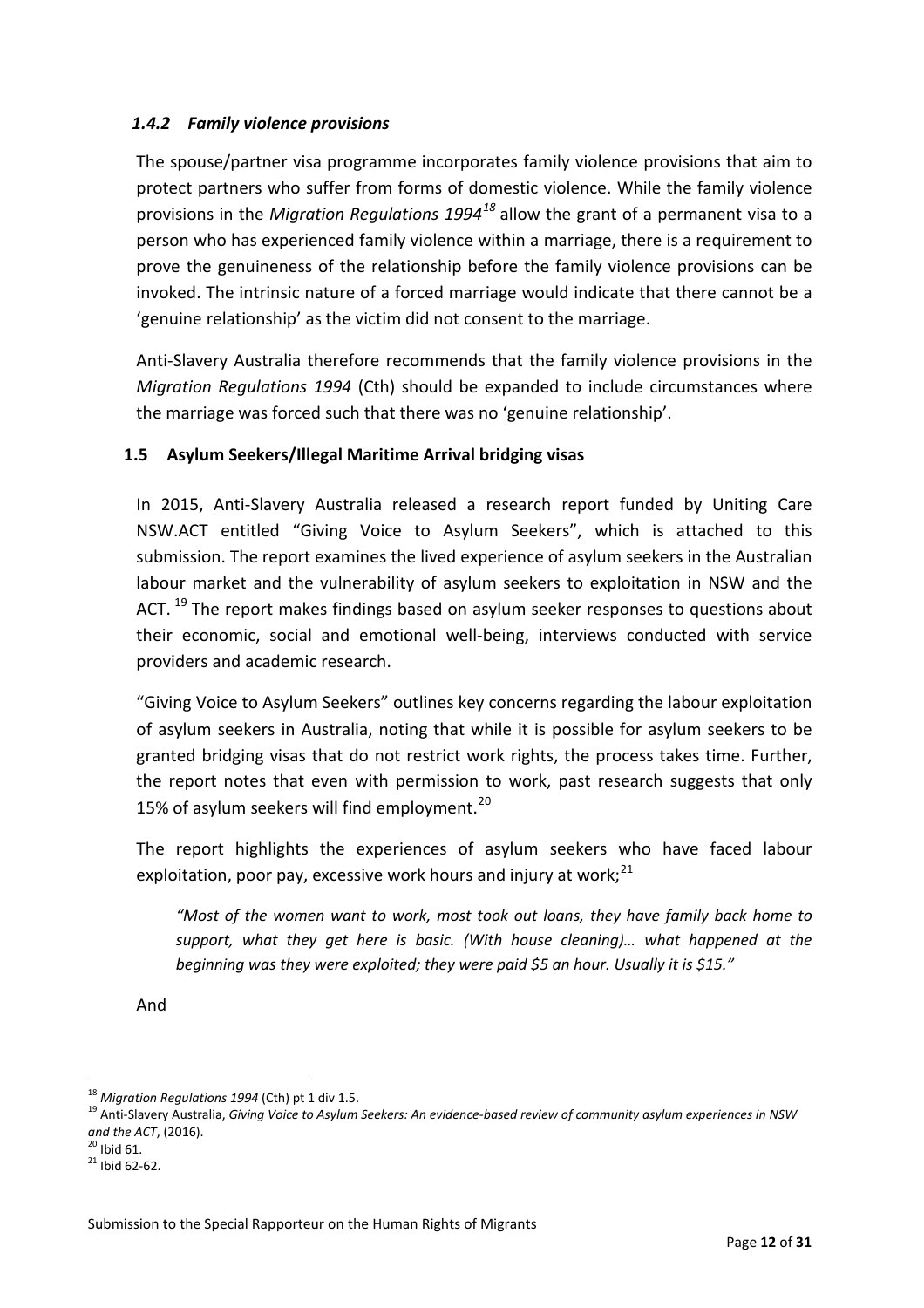*"We had a young man who worked with heavy machinery and he had an accident, he was* told to get out, to go to hospital, to say something else, not to come back or we will close *down your friends."*

Based on the findings and observations of this report, Anti-Slavery Australia made a number of recommendations, focussing on a preventative approach in addressing the factors and issues that contribute to conditions of exploitation experienced by asylum seekers, including human trafficking and slavery. In particular, recommendations were made on;

- The funding and development of training programs and a mobile app that focuses on pay, work conditions and workplace health and safety, as well as accessible advice and assistance for asylum seekers in Australia; and
- The funding of an Employment Relations consultant who works with employers and prepares asylum seekers for work, also providing a service that links asylum seekers to job placements.

Outlined in the following section, the appointment of an Anti-Slavery and Trafficking Commissioner would assist in the spearheading of such preventative programs, and facilitate the streamlining of assistance available to asylum seekers who have faced conditions of trafficking or slavery.

# <span id="page-13-0"></span>**1.6 The case for an Anti-Slavery and Trafficking Commissioner**

In February 2016, Anti-Slavery Australia released a [policy](http://www.antislavery.org.au/images/policy%20position%20paper_the%20case%20for%20a%20anti-slavery%20and%20trafficking%20commissioner_final2.pdf) paper outlining the benefits and role of an independent Anti-Slavery and Trafficking Commissioner in Australia. Key roles of the Commissioner would be to monitor the implementation of the *National Action Plan to Combat Human Trafficking and Slavery 2015-2019,* to consult and engage with government agencies and civil society on the prevention and identification of trafficking and slavery cases in Australia, to identify patterns of slavery and human trafficking, and ensure that legal and administrative responses are consistent with human rights standards.<sup>[22](#page-13-1)</sup>

Anti-Slavery Australia proposes that the role of this Commissioner could include consultation and engagement with the DIBP on the efficacy of its policies and procedures in terms of the identification and prevention of the trafficking and enslavement of migrants facilitated through Australian visa schemes.

 $\overline{a}$ 

<span id="page-13-1"></span><sup>22</sup> Anti-Slavery Australia, *The case for an Anti-Slavery and Trafficking Commissioner* (2016) Policy Position Paper No. 1, available online at <http://www.antislavery.org.au/images/policy%20position%20paper\_the%20case%20for%20a%20antislavery%20and%20trafficking%20commissioner\_final2.pdf> 2.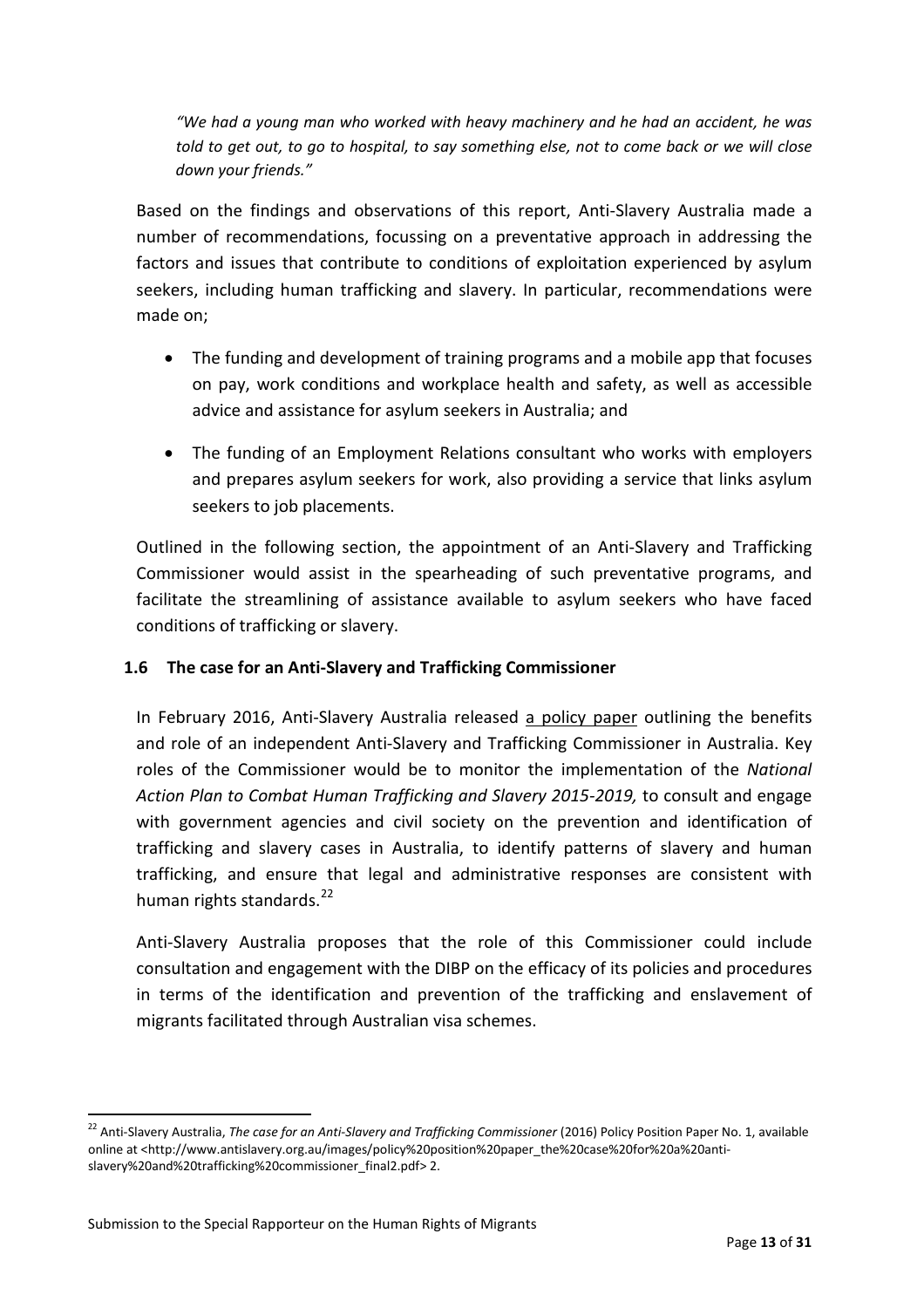#### **Recommendations:**

- Develop proven and effective monitoring procedures by the DIBP to facilitate the identification and prevention of trafficking and enslavement of migrants through Australian visa schemes.
- Appoint an Anti-Slavery and Trafficking Commissioner to consult and engage with the Department of Immigration and Border Protection, as well as other agencies and NGOs, to develop programs and procedures which are effective at protecting the human rights of migrants and asylum seekers in Australia.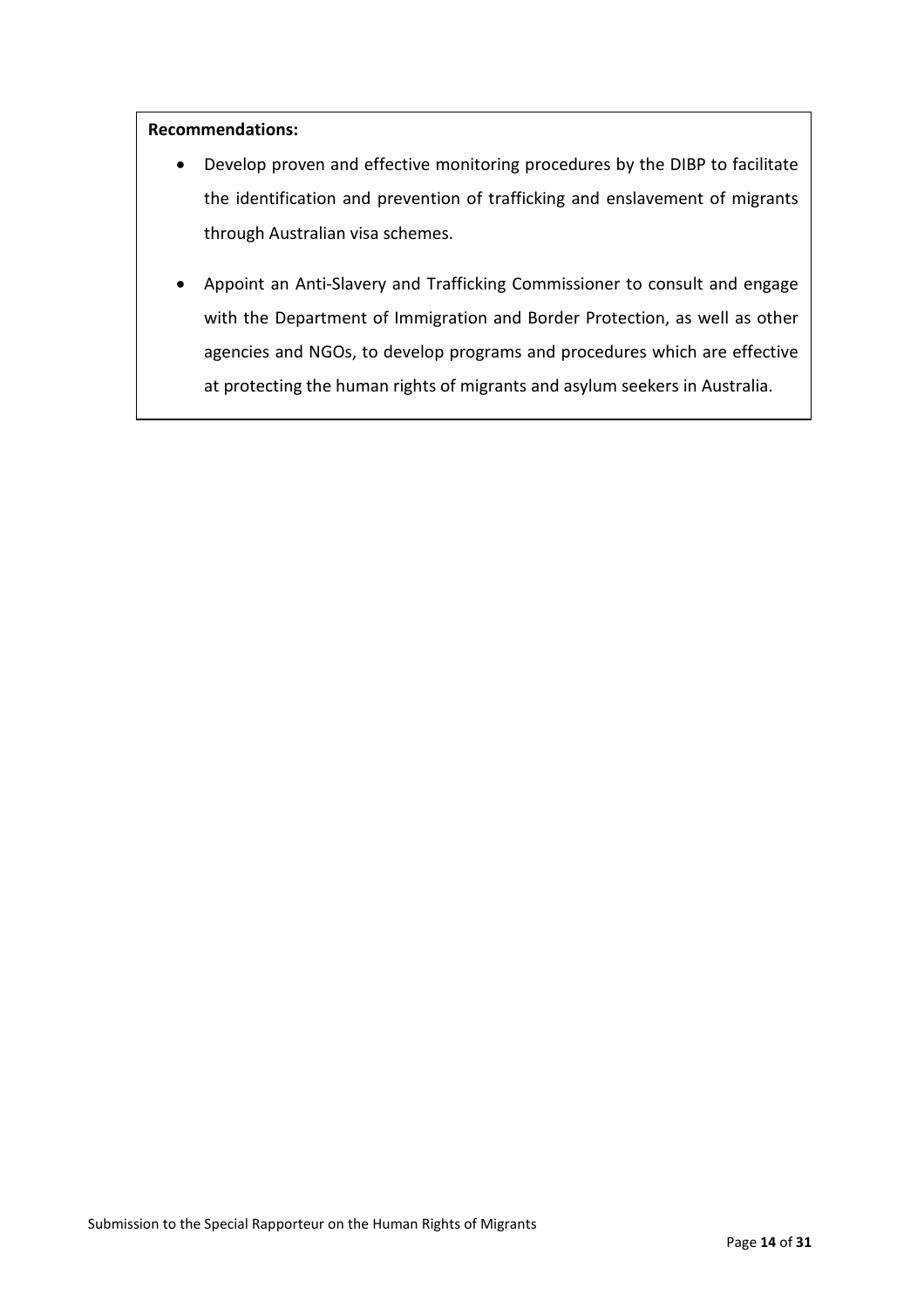# <span id="page-15-0"></span>**2. ESTABLISHING AND MONITORING OF EFFECTIVE REFERRAL PATHWAYS BETWEEN KEY STAKEHOLDERS, ENSURING THAT ALL VICTIMS OF HUMAN TRAFFICKING AND SLAVERY HAVE ACCESS TO LEGAL/MIGRATION ADVICE**

Anti-Slavery Australia observed that a number of NGOs raised concerns in the Special Rapporteur's Sydney interviews regarding the existing referral pathways between government agencies and service providers in Australia. These concerns centred upon the possibility that victims of exploitation may face deportation should they seek assistance from organisations such as the Fair Work Ombudsman or law enforcement, and in fact may be deported before any criminal or civil liability may be assessed.

Anti-Slavery Australia notes that the Red Cross Support for Trafficked People Program (**Support Program**) provides assistance to individuals who have been referred by the AFP as suspected victims of forced marriage, human trafficking and slavery. In 2016, approximately 41% of Anti-Slavery Australia's active clients were in the governmentfunded Support Program. A further 27% of our active clients were formerly a part of the Support Program, while approximately 19% were identified a requiring Trafficked and Short Term Support. A majority of our clients are referred through the AFP and Red Cross Support Program.

However, there are a multitude of barriers that prevent migrants who have suffered from conditions of human trafficking and slavery from seeking the assistance of law enforcement. These barriers can be seen from the case studies presented in [section](#page-4-0) 1 of this report. First among them is a fear of authorities that may feed into a migrant's fear of deportation. It is integral, therefore, that migrants who are unable to communicate with law enforcement are also afforded the opportunity to seek legal and migration advice, particularly if they are found in situations that may amount to human trafficking or slavery.

# <span id="page-15-1"></span>**2.1 Role of the Anti-Slavery and Trafficking Commissioner**

Noted in [section](#page-13-0) 1.5 of this submission, Anti-Slavery Australia advocates the appointment of an Anti-Slavery and Trafficking Commissioner. The appointment of a Commissioner would streamline investigation, identification and referral processes for many of the key stakeholders in this area, including Commonwealth government agencies, state and territory government agencies, universities, NGOs, faith-based community organisations, business, industry and unions.<sup>[23](#page-15-2)</sup> Central to the Commissioner's role would be to ensure the safety and protection of the human rights of migrants who are victims of trafficking and slavery offences.

<span id="page-15-2"></span> $^{23}$  Ibid. 1.  $\overline{a}$ 

Submission to the Special Rapporteur on the Human Rights of Migrants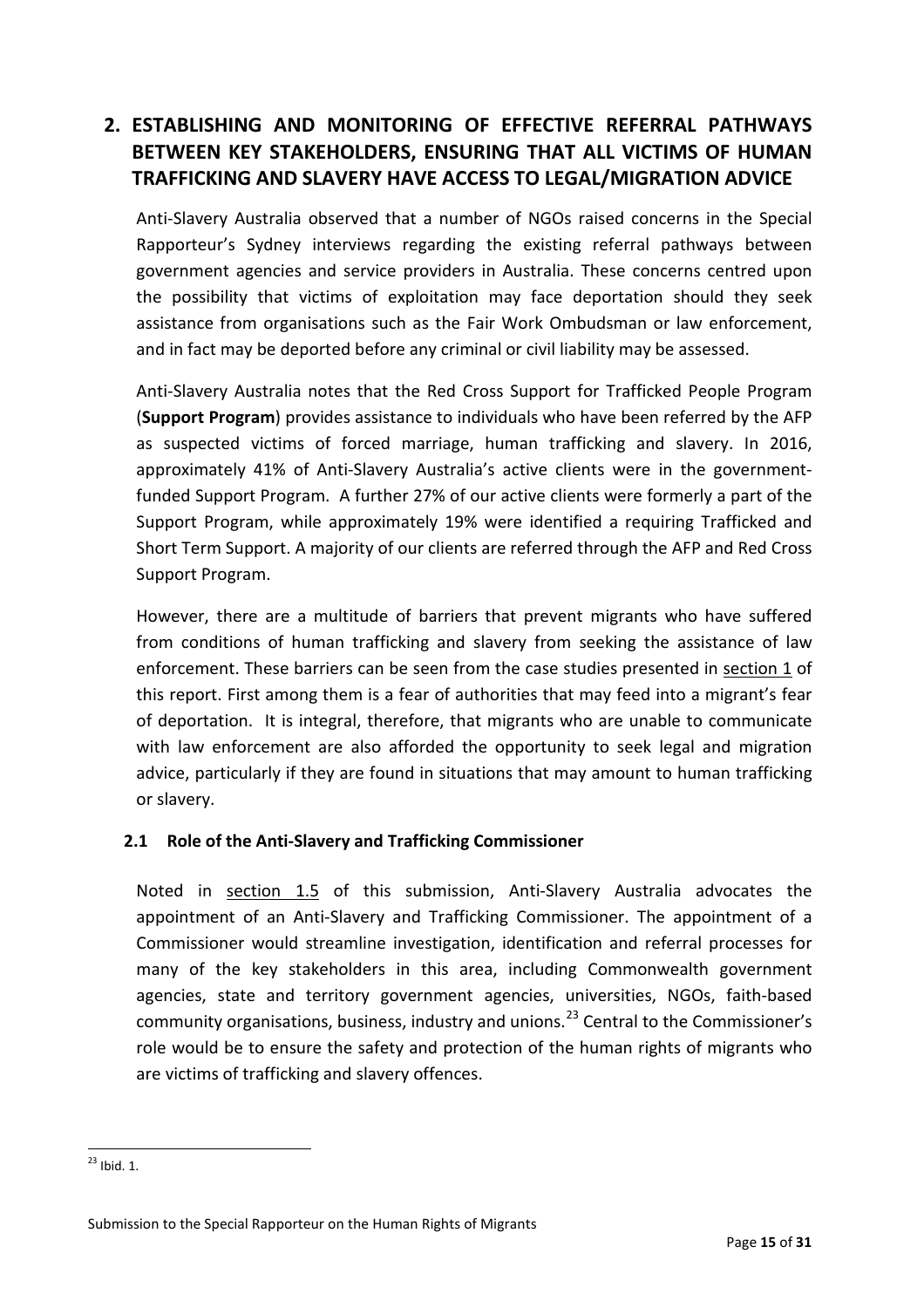Central to the Commissioner's role would be to assist the operation of interagency taskforces against human trafficking and slavery, such as Taskforce Cadena,  $24$  by providing expert advice and guidance, particularly on the identification and subsequent support of victims of trafficking and slavery. This would ensure that migrants who have suffered from these forms of exploitation in Australia are provided with avenues to seek legal and migration advice regardless of whether they choose to assist law enforcement.

# <span id="page-16-0"></span>**2.2 The exploitation spectrum and the role of a Director of Labour Market Enforcement**

Australian law recognises that acts of human trafficking and slavery exist within a spectrum of exploitative conditions. Chief Justice Gleeson in the 2008 Australian High Court case *R v Tang*[25](#page-16-2) noted that:

*"It is important not to debase the currency of language, or to banalise crimes against humanity, by giving slavery a meaning that extends beyond the limits set by the text, context, and purpose of the 1926 Slavery Convention. In particular it is important to recognise that harsh and exploitative conditions of labour do not of themselves amount to slavery…"*[26](#page-16-3)

In addressing the question of differentiating between slavery and exploitative working conditions, His Honour affirmed that slavery or exploitation must be assessed on a case by case basis:

*"The answer to that, in a given case, may be found in the nature and extent of the powers exercised over a complainant. In particular, a capacity to deal with a complainant as a commodity, an object of sale and purchase, may be a powerful indication that a case falls on one side of the line. So also may the exercise of powers of control over movement which extend well beyond powers exercised even in the most exploitative of employment circumstances, and absence or extreme inadequacy of payment for services."*[27](#page-16-4)

There has been a number of recent, high profile cases in Australia reported in the media that highlight key issues surrounding the identification and assessment of severely exploited migrant workers that may fall outside the scope of human trafficking or slavery. A 2015 joint investigation by Australian news program *Four Corners* and Fairfax Media uncovered the widespread underpayment and overworking of international students employed at 7-Eleven stores throughout Australia.<sup>[28](#page-16-5)</sup> In another instance, workers on a market garden compound in Carabooda, Western Australia, were deported

<span id="page-16-1"></span><sup>&</sup>lt;sup>24</sup> Taskforce Cadena is a joint agency team comprising the DIBP, AFP and the Fair Work Ombudsman. Taskforce Cadena was established to target criminals organising visa fraud, illegal work and the exploitation of foreign workers. Further information  $\overline{a}$ 

<span id="page-16-2"></span>can be found at <https://www.border.gov.au/australian-border-force-abf/taskforce-cadena>.<br><sup>25</sup> R v Tang [2008] HCA 39 (Unreported, Gleeson CJ, Gummow, Kirby, Hayne, Heydon, Crennan and Kiefel JJ, 28 August 2008).<br><sup>26</sup> Ibi

<span id="page-16-5"></span><span id="page-16-4"></span><span id="page-16-3"></span>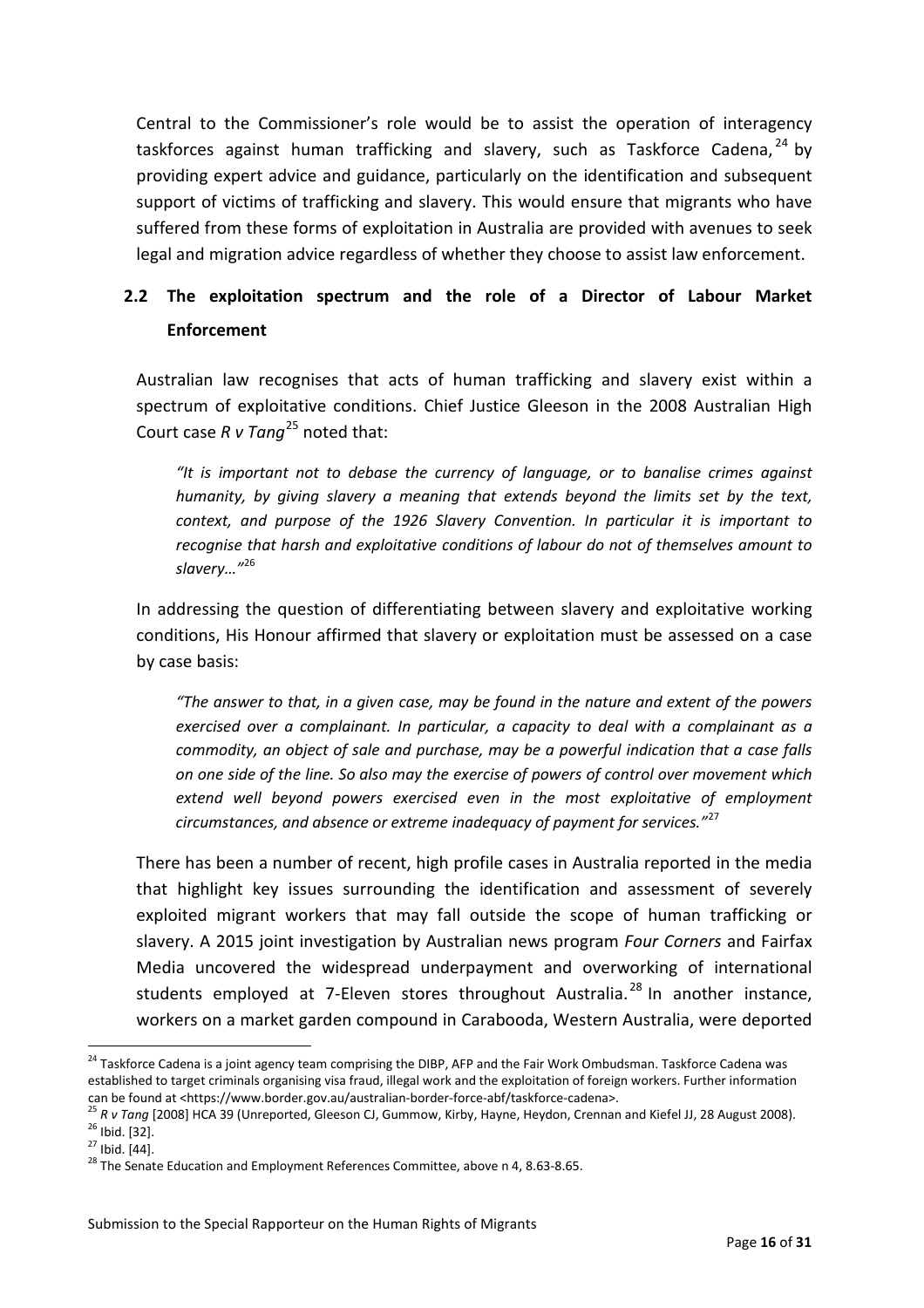following a raid by Operation Cloudburst, a joint operation between the DIBP, Fair Work Ombudsman (FWO) and the AFP. Most of these workers were deported within 24 hours of their discovery although they were found in circumstances with "strong indicators of slavery-like conditions".<sup>[29](#page-17-0)</sup> In both the 7-Eleven case and the WA Carabooda case, there were no official findings of human trafficking or slavery, although there appear to be suggestions that in each instance, workers were subject to exploitative labour conditions. Particularly in the Western Australia matter, Anti-Slavery Australia notes that the speed with which workers were deported would have likely prevented the effective identification of working conditions that may have represented the serious human rights breaches of forced labour or human trafficking.

While an Anti-Slavery and Trafficking Commissioner would be able to assist government departments and agencies in the identification of exploitative practices such as those outlined above, Anti-Slavery Australia recommends that an appropriate additional or alternative approach would be the creation of a role akin to the United Kingdom's Director of Labour Market Enforcement.<sup>[30](#page-17-1)</sup> Similar to its UK counterpart, the Office of the Director of Labour Market Enforcement would create and implement strategies to prevent noncompliance in the labour market, administer sanctions and devise strategies to coordinate interagency cooperation and information sharing.<sup>[31](#page-17-2)</sup> The creation of this type of role in Australia would ensure that there is no gap in the human rights protections afforded through the DIBP or FWO, and those provided through the Trafficking Framework and Support Program.

In order to prevent the exploitation of migrant workers it is also vital that information be made available to entrants on working visas. This information should explain their rights as workers in Australia. Education and information for migrant workers should be coordinated, targeted and accessible. Providing this information to working visa holders at points of entry to Australia could ensure that migrant workers understand that the Australian government does not tolerate exploitative labour practices. Education programs and policies can be developed through engagement with the Anti-Slavery and Trafficking Commissioner, or the Office of the Director of Labour Market Enforcement.

 $\overline{a}$ 

<span id="page-17-0"></span><sup>29</sup> The Freedom Partnership to End Modern Slavery, The Salvation Army, *Submission 16* cited in The Senate Education and

<span id="page-17-1"></span>Employment References Committee, above n 4, 8.31.<br><sup>30</sup> The Director of Labour Market Enforcement was created by the *Immigration Act 2016* (UK); see *Immigration Act 2016* (UK) s 1.

<span id="page-17-2"></span><sup>31</sup> See *Immigration Act 2016* (UK) ss 2, 8 and 18.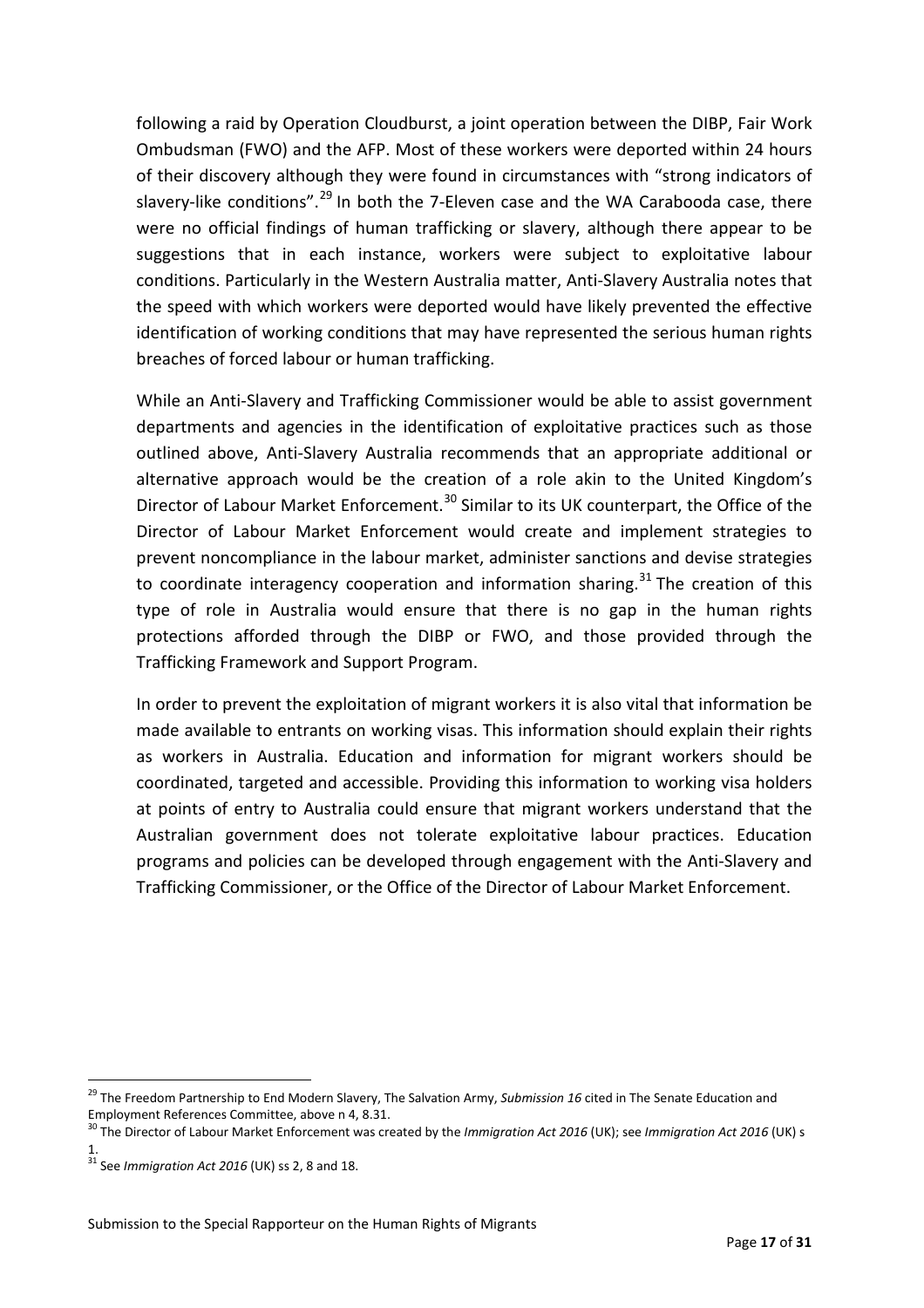#### **Recommendations:**

- Appoint an Anti-Slavery and Trafficking Commissioner to establish and monitor effective referral pathways between key stakeholders, ensuring that all victims of trafficking and slavery in Australia have access to legal and immigration advice.
- Create an Office of the Director of Labour Market Enforcement, with the capacity to monitor and develop programs or procedures to protect against all circumstances of labour exploitation in Australia that occur outside the threshold of human trafficking and slavery.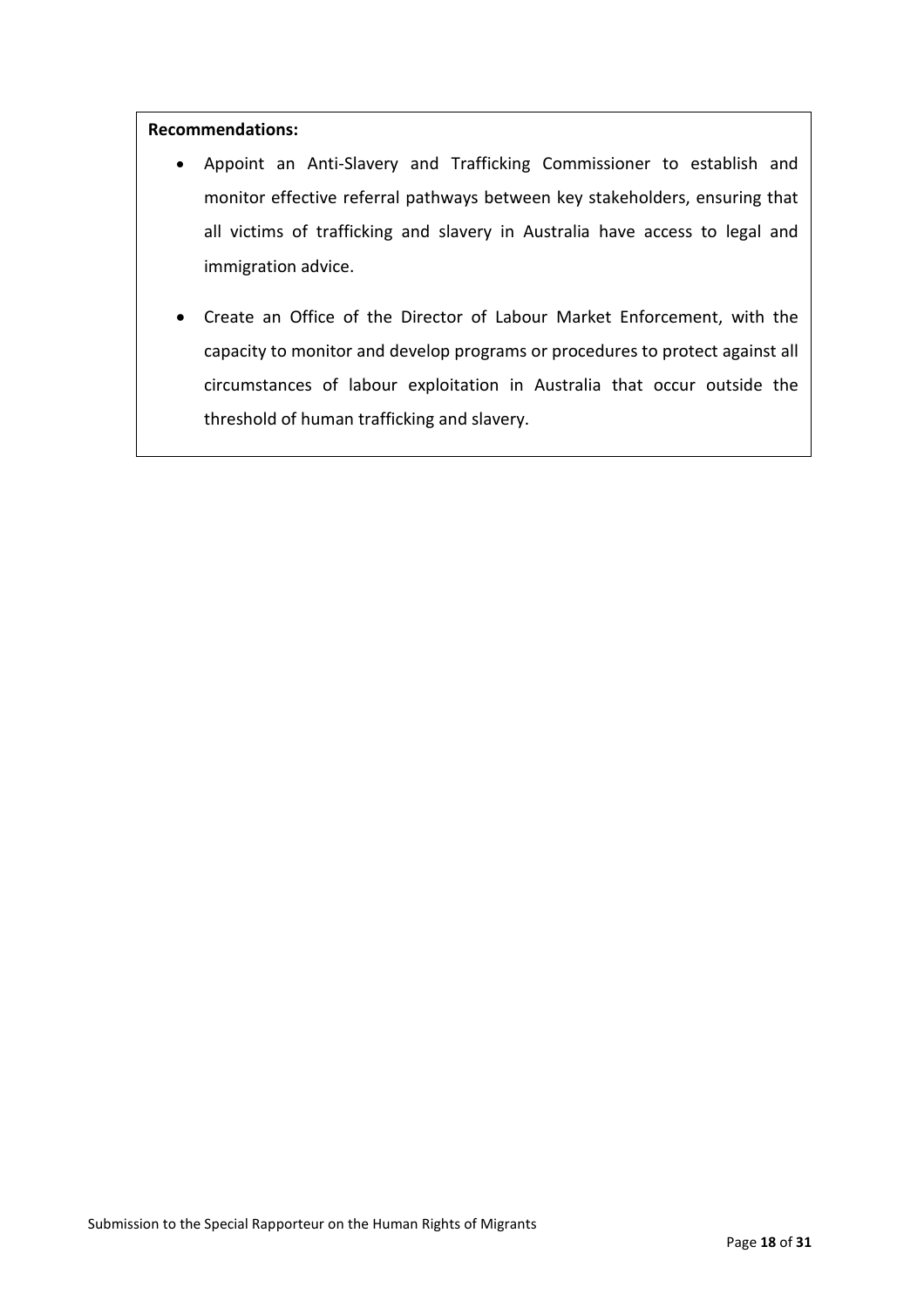# <span id="page-19-0"></span>**3. AMEND AUSTRALIA'S TRAFFICKING FRAMEWORK TO BETTER REFLECT THE HUMAN RIGHTS INTENTION BEHIND ITS CREATION.**

### <span id="page-19-1"></span>**3.1 Human Trafficking Visa Framework**

The Trafficking Framework provides an opportunity to non-citizens without a valid visa and who are victims of human trafficking or slavery offences to remain in Australia. As a consequence of reforms introduced in July 2015, the Trafficking Framework now only incorporates two visas.

After assessment and referral by the AFP, individuals may be granted a Bridging visa F (**BVF**), allowing them to remain in Australia during the investigation of their matter and gain access to the Australian Red Cross Support for Trafficked People Program (**Support Program**). If the trafficked person has contributed to the investigation they may become eligible for a Referred Stay (Permanent) visa. It is our experience, however, that offers for a Referred Stay visa, are usually deferred until after the prosecution of the perpetrator. One other factor for eligibility is whether the Minister for Immigration and Border Protection is satisfied that the applicant would be in danger if he or she returned to their home country.<sup>[32](#page-19-2)</sup> DIBP policy has recently been amended to suggest that the delegate decision-maker should consider various factors in assessing this danger, including whether the candidate could mitigate their exposure to danger by relocating within their country.<sup>[33](#page-19-3)</sup>

In the 2014-15 financial year, 26 BVFs or CJSVs and 8 Referred Stay visas were granted to victims of trafficking and slavery and their families in Australia,  $34$  while in the 2015-16 financial year 31 BVFs and 5 Referred Stay visas were granted.<sup>[35](#page-19-5)</sup> In total there were 80 clients on the Support Program, in 2015-16.<sup>[36](#page-19-6)</sup>

<span id="page-19-2"></span><sup>&</sup>lt;sup>32</sup> Miaration Reaulations 1994 (Cth) r 2.07AK(f).

<span id="page-19-3"></span> $33$  Department of Immigration and Border Protection, Australian Government, Procedure Advise Manual (PAM) 3 – Character and Security – Human Trafficking Visa Framework (1 July 2016).

<span id="page-19-4"></span><sup>&</sup>lt;sup>34</sup> More than one BVF may be granted to an individual; The Interdepartmental Committee on Human Trafficking and Slavery, The Australian Government, *Trafficking in Persons: The Australian Government Response 1 July 2015 – 30 June 2016*, [2016] 41.<br><sup>35</sup> Ibid.<br><sup>36</sup> The Support for Trafficked People Program is also available to potential victi

<span id="page-19-6"></span><span id="page-19-5"></span>referred by the AFP, and who already hold a valid Australian visa, or are Australian citizens. More information on this program can be found in section 3 of this submission; The Interdepartmental Committee on Human Trafficking and Slavery, above n 34, 35.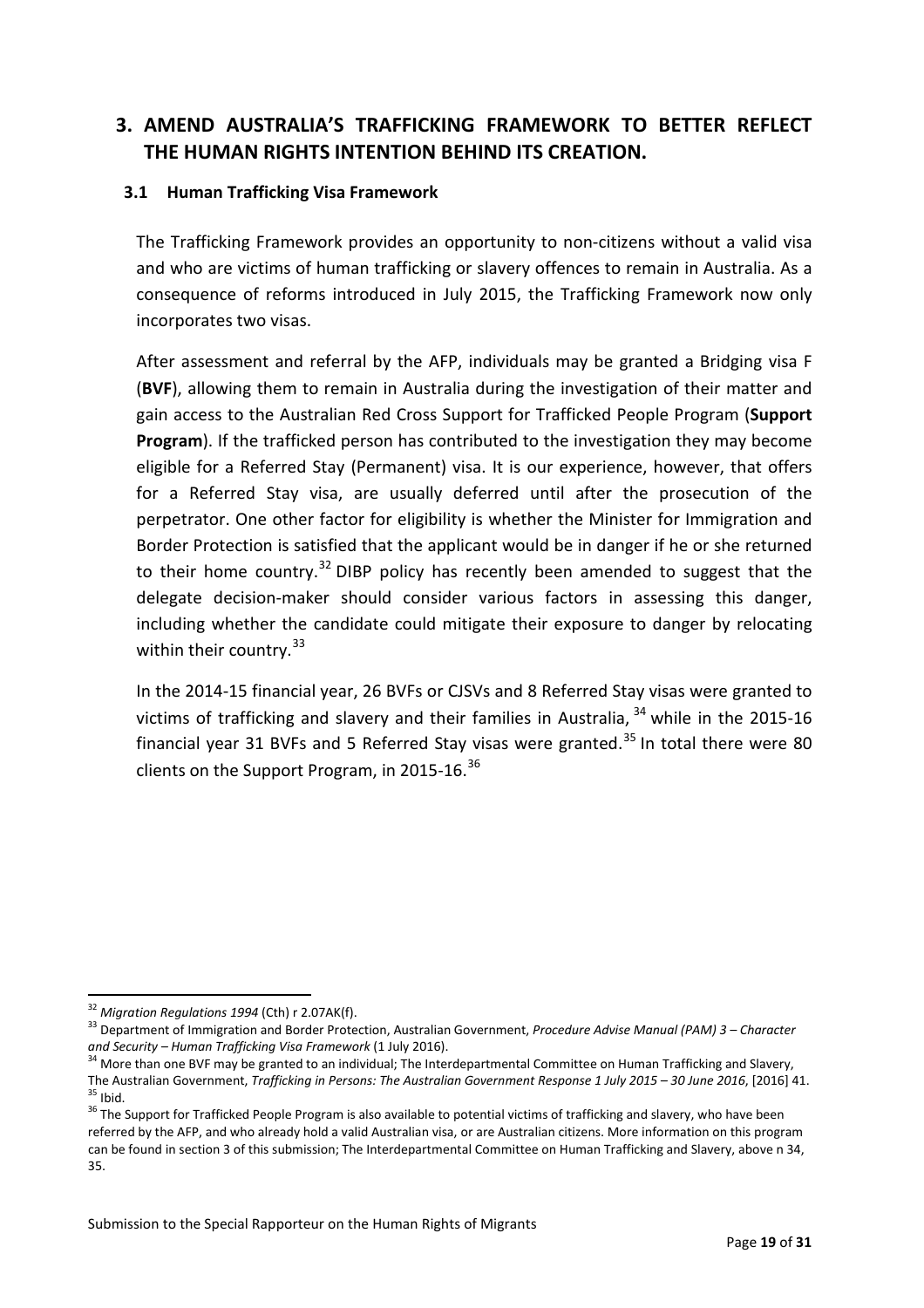# <span id="page-20-0"></span>**3.2 Evaluating the Trafficking Framework**

In 2016, Anti-Slavery Australia released a [policy](http://www.antislavery.org.au/images/pdf/Publications/2016%20-%20Visas%20for%20Trafficked%20People%20The%20Australian%20Response.pdf) paper recommending the amendment of Australia's Trafficking Framework to better reflect the human rights intention behind its creation. [37](#page-20-1)

Taking into account the experiences of our clients who are victims of trafficking and slavery, this policy paper outlines key concerns with the current provisions including:

- narrow eligibility criteria for the grant of permanent visas to victims of human trafficking and slavery; and
- criteria that requires victims of human trafficking and slavery to assist with criminal investigations/prosecutions.

Anti-Slavery Australia has evaluated the current Trafficking Framework as problematic. We recommend that amendments to the programme are necessary to protect the human rights of migrants who have suffered from conditions of human trafficking and slavery in Australia.

### **Recommendations:**

 $\overline{a}$ 

- Expand the current Referred Stay visa eligibility criteria for victims of trafficking, to better reflect the human rights intentions behind its creation.
- Remove from Referred Stay Visa criteria, the requirement that an applicant "would be in danger" if returned to their country of origin.
- Create provisions to facilitate the grant of permanent visas to victims of human trafficking and slavery where they are unable to contribute to criminal investigations due to compassionate and/or compelling circumstances.

<span id="page-20-1"></span><sup>37</sup> Anti-Slavery Australia, *Visas for Trafficked People: The Australian Response*, Policy Position Paper No. 3 (2016) available online at: <http://www.antislavery.org.au/images/pdf/Publications/2016%20- %20Visas%20for%20Trafficked%20People%20The%20Australian%20Response.pdf>

Submission to the Special Rapporteur on the Human Rights of Migrants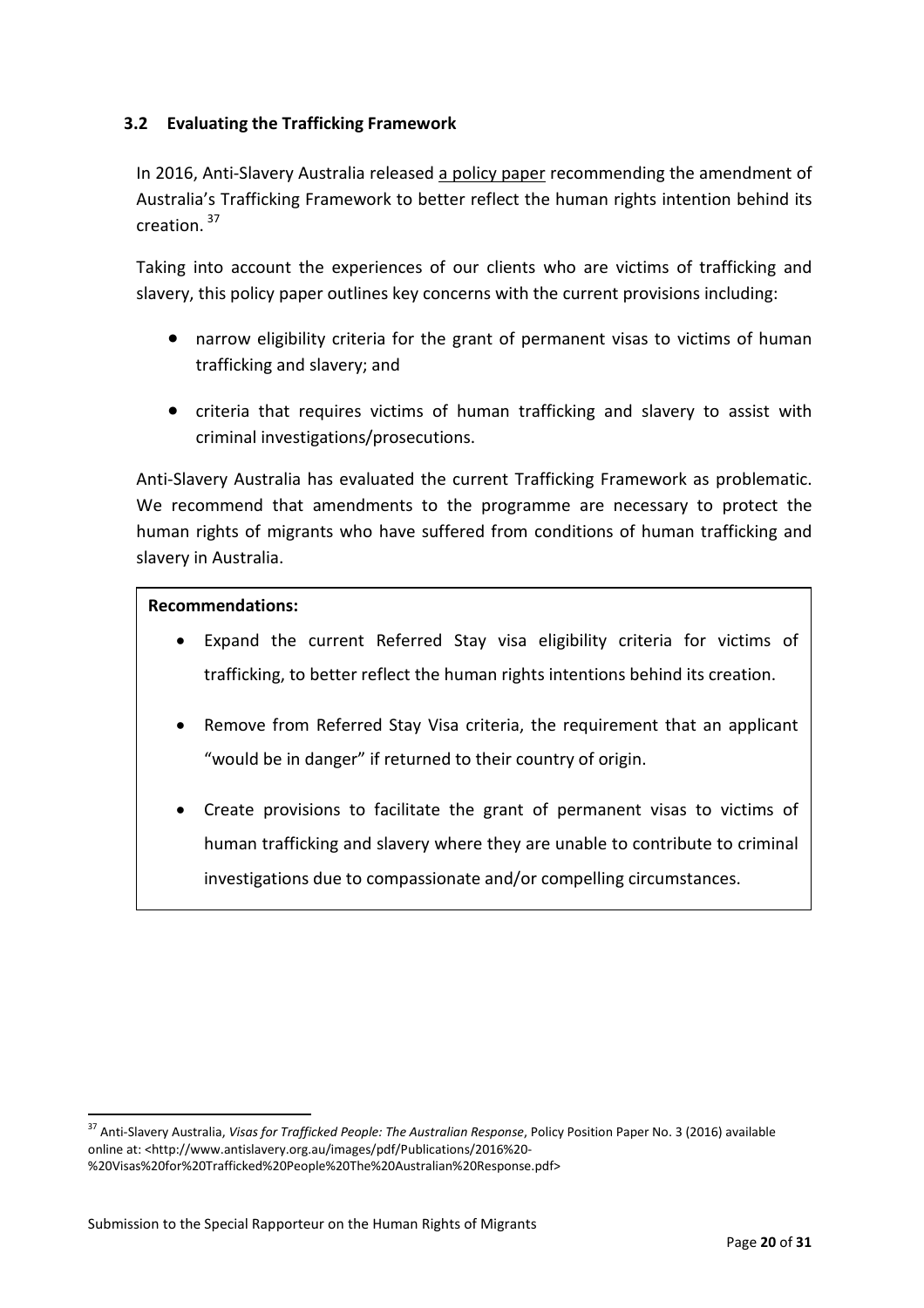# <span id="page-21-0"></span>**4. IMPLEMENTING A FAMILY REUNIFICATION SCHEME TO ALLOW THE FAMILIES OF MIGRANTS WHO ARE IN AUSTRALIA FOR OVER 12 MONTHS TO TEMPORARILY RESIDE IN THE COUNTRY**

One of the key human rights challenges faced by migrants seeking humanitarian protection in Australia is the lengthy delay in processing visa applications. This extended period of uncertainty places a particular burden on those who have suffered through psychologically and physically traumatic experiences of human trafficking and slavery. These individuals often find themselves awaiting an offer for a Referred Stay visa (subclass 852) or, if this fails, in the DIBP's Onshore Humanitarian Programme. For these people, prolonged delays coupled with the unique criteria attached to these visas, often result in the separation of family members for years, as applicants await an outcome. Should the applicant attempt to return to their country of origin for the purpose of seeing family members, they risk the refusal of their visa.

It is vital that the Australian Government facilitates the temporary reunification of families who are separated for extended periods of time due to delays in the processing of visa applications. In particular, dependent children of applicants should be allowed temporary entrance into Australia for the purposes of reunification with people who are awaiting immigration decisions over periods of 12 months or more. This would serve to assist all migrants, especially those who are victims of trafficking and slavery, to resettle successfully in Australia.

# <span id="page-21-1"></span>**4.1 Visa frameworks and criteria**

# *4.1.1 Referred Stay visa (subclass 852)*

Due to the clandestine nature of trafficking and slavery offences, criminal investigations are often prolonged over the course of years, and may not result in the conviction of alleged offenders for trafficking offences. While they await an offer for a Referred Stay visa, victims of trafficking and slavery offences on a BVF may be granted a further bridging visa by the DIBP for the purpose of travel outside of Australia in compassionate and compelling circumstances. Such an application requires the support of the AFP.

Should they receive this bridging visa, holders may travel to their home country, but it is our experience, that visa holders face potential repercussions where the DIBP later raises this travel history in refute of claims of danger. This paradoxical approach by the DIBP has resulted in circumstances where visits to their home country, facilitated by the AFP and DIBP for compelling and compassionate purposes, have been used against clients at the point where an invitation for a Referred Stay visa is considered. In these circumstances, applicants are required to persuade immigration officials of the purpose of their visit, and outline any precautions taken to prevent detection. As far as we are aware there is no existing regulation or DIBP policy that identifies the presence of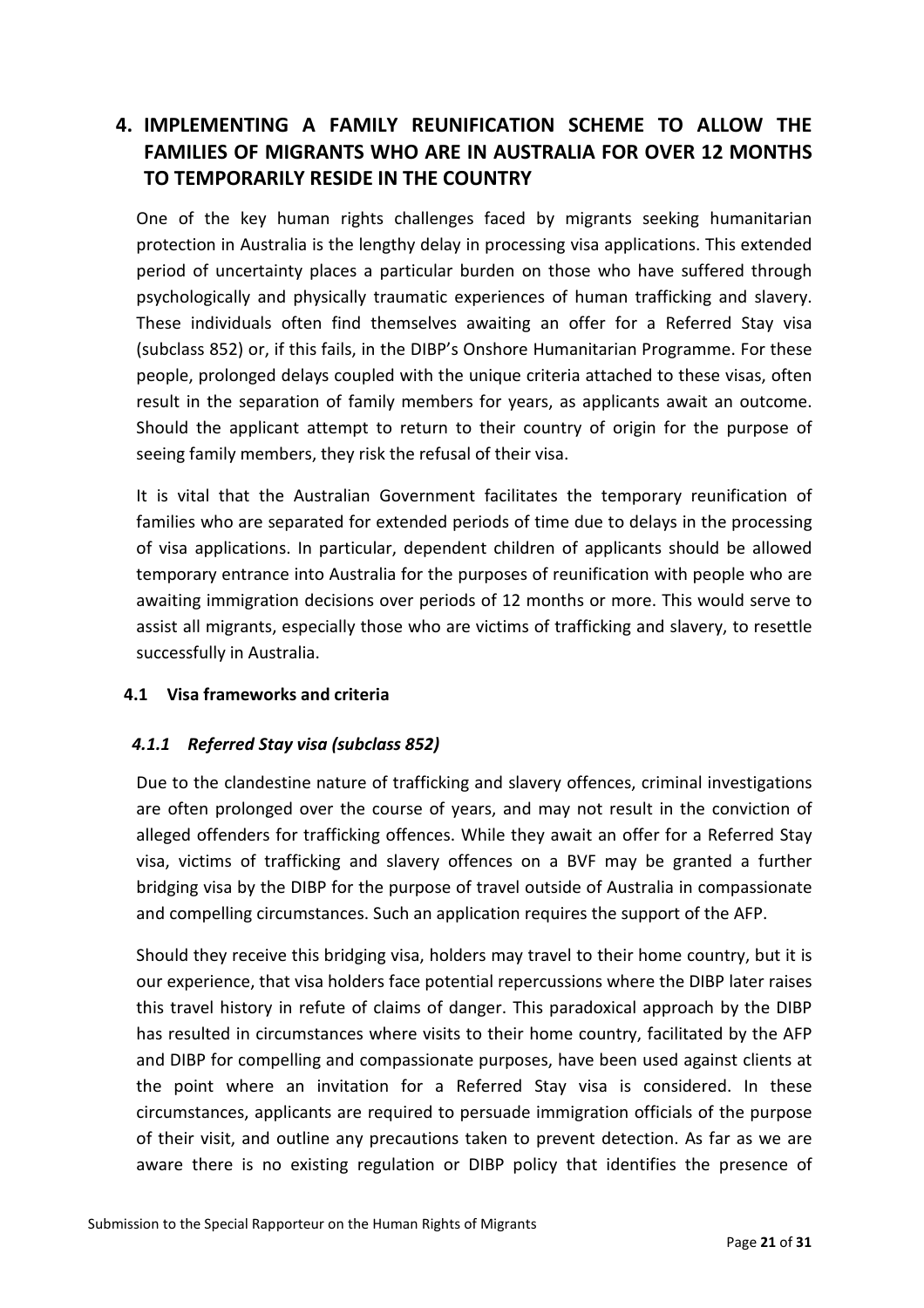dependent children offshore as a compelling reason in and of itself, for applicants to visit their country of origin. Therefore, there is a chance that parents applying for a Referred Stay visa will have the credibility of their claims scrutinised and their application refused. The following case study outlines some of the circumstances where a migrant, who had been trafficked into Australia, experienced extensive delays awaiting the grant of a Referred Stay visa. The names of all parties have been changed to preserve confidentiality.

### *Case Study One: Referred Stay visa application*

Mary was a citizen of a South East Asian country, earning a small amount of money to support her two children who lived with her mother. She was trafficked into Australia in September 2011. She entered Australia believing that she would be working in a brothel, and earning money to provide a better life for her family.

Upon her arrival in Australia, Mary was told that she owed her employer much more than she had previous agreed to and that extra money would be taken out of her pay for food and accommodation. She remained in this situation due to threats that she would be turned in to Australian authorities and her family would be hurt in her home country if she attempted to escape. She was held in conditions of sexual servitude.

After her escape, Mary contributed to a police investigation conducted by the AFP. Ultimately, the offender was charged with Migration Act offences, unrelated to Mary, and was found not guilty of trafficking offences.

In March 2013, Mary received an offer of permanent stay in Australia, what at the time was known as a Witness Protection (Trafficking) visa (now the Referred Stay visa). Mary accepted this offer, however, in November 2015 the DIBP sent a request inviting further comment on adverse information that they received from the AFP. This information referred to three trips to her home country that Mary undertook between 2011 and 2013 in order to visit her young children. The Department also noted that "no specific threats were made" to Mary during her trips home. Submissions were made to the DIBP regarding Mary's circumstances, and they were ultimately convinced that she satisfied the danger criteria. She was granted a Referred Stay visa in 2016.

Mary left her home country when her children were 6 years old. Unfortunately, her children, now 11 years old are reluctant to join her in Australia, as they have largely grown up without her. Mary now faces the prospect of not returning to her home country or seeing her children, until she has gained Australian citizenship.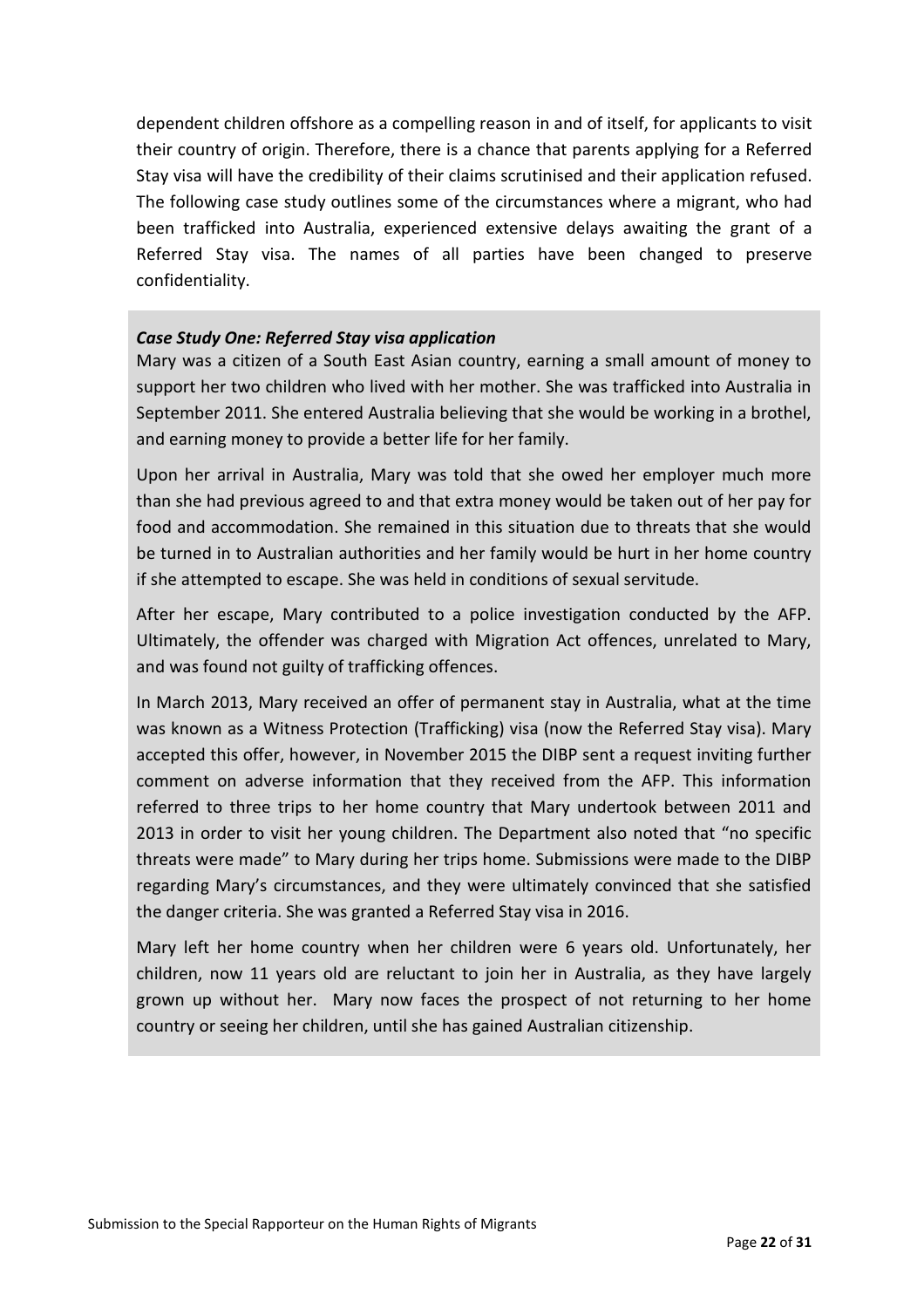# *4.1.2 Protection visa (subclass 866)*

Australia's Humanitarian Programme is aimed at protecting individuals who have arrived lawfully into Australia and are found to be refugees under the provisions of the *Migration Act 1958* (Cth).<sup>[38](#page-23-0)</sup> It is our experience that the factors underlying an individual's claims for humanitarian protection, contribute to the vulnerability of our clients to conditions of human trafficking and slavery.

The 2015-16 programme included 13,750 places available to a minimum of 11,000 offshore applicants with the remainder of places allocated to onshore applicants who had lawfully arrived in Australia.<sup>[39](#page-23-1)</sup>

The processing times for onshore Protection visa applications vary by region and the complexity of individual applications. It is our experience that in New South Wales, initial decisions may be recorded more than a year after the application is lodged, while in Victoria, processing times can exceed two years. During this time, applicants are placed on Bridging visas with conditions that vary depending on the individual's circumstance, and may include, for example, an exclusion from working or studying in Australia.<sup>[40](#page-23-2)</sup> Children and family members who are not in Australia at the time of application for an onshore Protection Visa are not included as applicants for the visa, although their names may be recorded in the visa application for future reference. These Bridging visas are usually provided to facilitate the applicants stay in Australia until a final decision on their immigration status is made. They remain in force through stages of appeal.

The criteria for eligibility of an Onshore Protection visa applicant, at the time of application, is outlined in s36 of the *Migration Act 1958* (Cth) and includes the requirement that they are either a refugee, or that there is a real risk of the applicant suffering significant harm should they be returned to their home country. Amongst other criteria, this risk must not be one that could be mitigated through relocation within the receiving country.

Applicants for onshore Protection visas are prohibited from returning to their home country, and if they do so, their application will be cancelled or refused. As far as we are aware there are no existing regulations or DIBP policies that allow Protection visa applicants to visit their country of origin for compelling or compassionate reasons. Moreover, it is our experience that the family members of onshore Protection visa applicants are refused entry to Australia while the applicant is awaiting an outcome for their application. This includes circumstances where family members attempt to apply

<span id="page-23-0"></span><sup>&</sup>lt;sup>38</sup> The meaning of refugee is outlined in s 5H of the Migration Act 1958 (Cth).

<span id="page-23-1"></span><sup>&</sup>lt;sup>39</sup> Department of Immigration and Border Protection, Australian Government, Australia's Humanitarian Programme 2016-17-

<span id="page-23-2"></span>*Discussion Paper,* (2016) 3. <sup>40</sup> Sch <sup>8</sup> of the *Migration Regulations <sup>1994</sup>* (Cth) outlines the visa conditions that <sup>a</sup> visa of <sup>a</sup> particular class may be subject to. For example, 8101 prohibits a visa holder from engaging in work in Australia.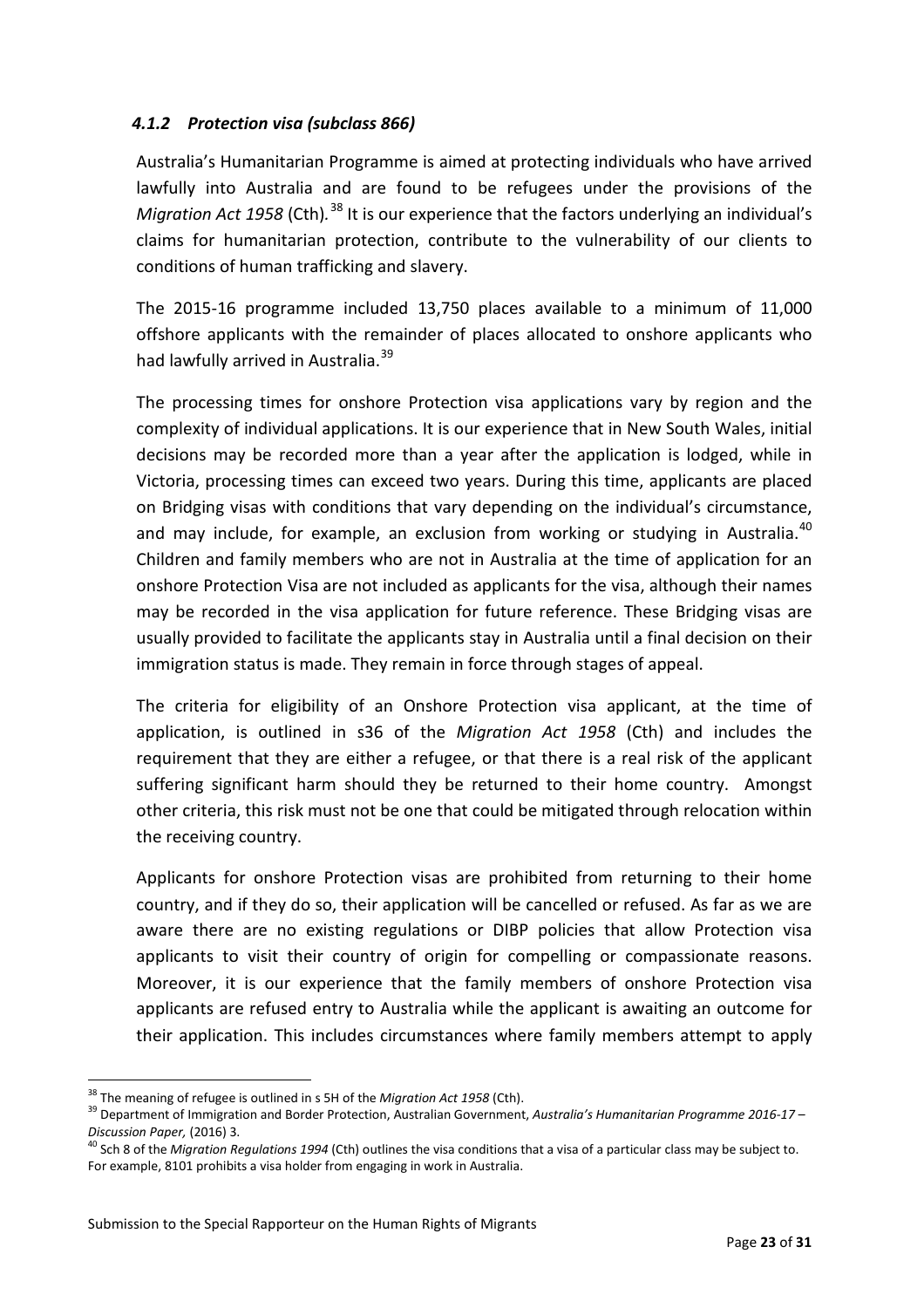for other types of temporary visas to enter the country. Protection visas are granted with a condition that the applicant will not travel to the country from which they are seeking protection.

The following case study outlines the circumstances of one of our clients, currently awaiting an outcome for her Protection visa application. The names of the parties involved have been changed to preserve confidentiality.

### *Case Study: Protection visa application*

Julie resided in an Asian country with her parents and her three children. In 2014, she was married in that country to an Australian man, Robert, who later trafficked her into Australia. She entered the country under the impression that she would be in a marital relationship with him. Julie left her children her home country, hoping to establish herself in Australia first, so that she could support them later when they joined her and her new husband.

Upon her arrival in Australia, Julie was informed by Robert that she owed him a debt of \$5,000 for the facilitation of her transport and visa into Australia, as well as the cost of Robert's previous stay in her home country. She was told that she would be forced to work as a prostitute to repay this debt. Julie refused to undertake this work, and soon found herself in an abusive and controlling relationship with Robert, where he confiscated her passport and the little money that she had.

Julie made an initial application for a Protection Visa in November 2014. This application was withdrawn to facilitate the grant of a Criminal Justice Stay visa (**CJSV**), [41](#page-24-1) as she was assisting police in their investigation of Robert. After she was taken off this visa programme, another Protection visa application was made in June 2015. The client was granted a Bridging visa in July 2015, with a no travel condition.

It was not until January of this year that Julie received a request for an interview with the Department of Immigration. She was last in her home country in August 2014. Since then, she has been unable to return home to see her children, now aged 17, 11 and 8 years old.

# <span id="page-24-0"></span>**4.2 The case for reunification**

 $\overline{a}$ 

There are various international instruments, relevant to Australia that highlight the importance of the family and support the protection of family ties, particularly in the circumstances involving children and refugees.

<span id="page-24-1"></span> $41$  Prior to amendments, the CJSV formed a part of the Trafficking Framework, as a temporary visa available to victims of trafficking and slavery offences who assist law enforcement in their investigations.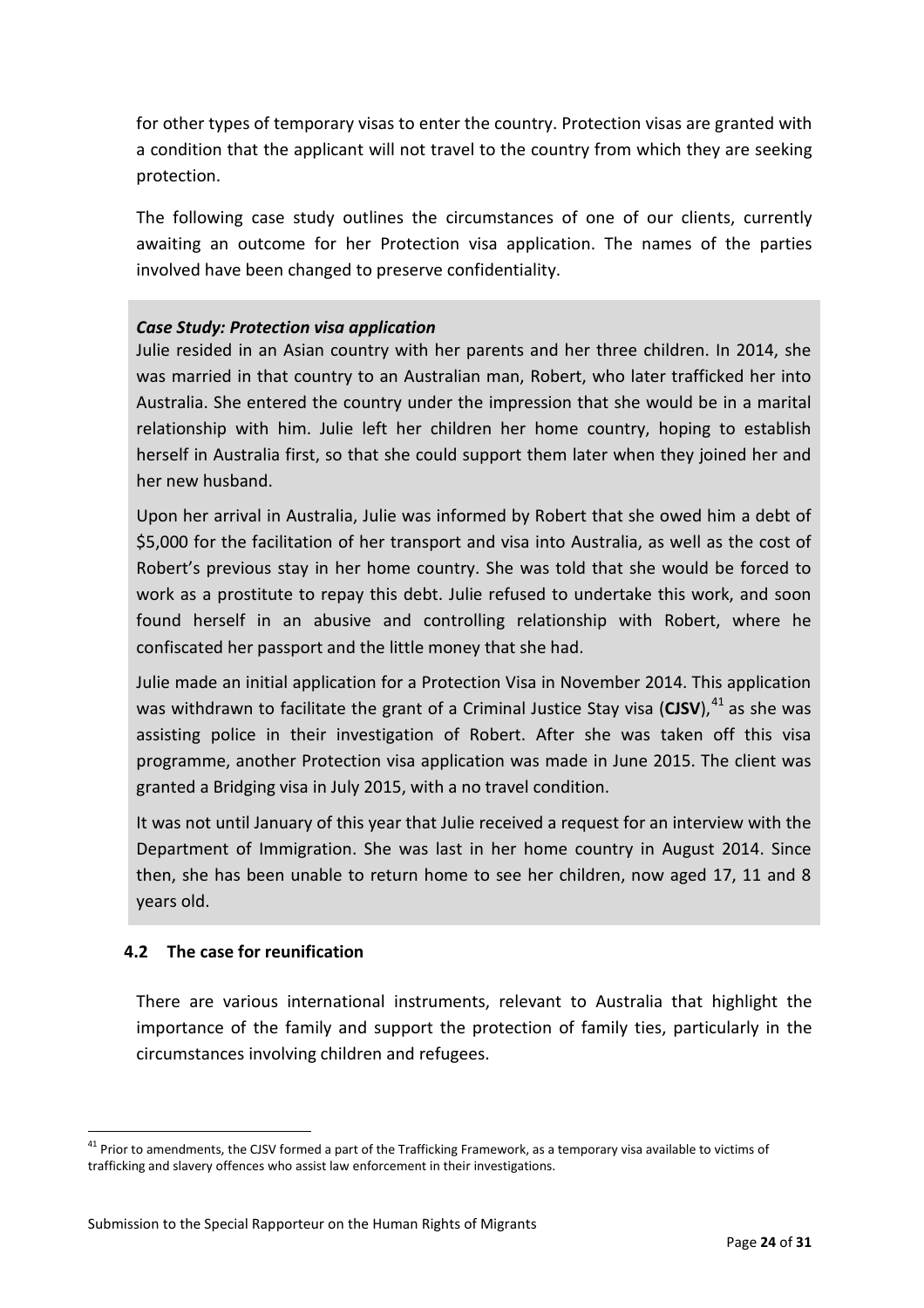- Article 16 of the Universal Declaration of Human Rights (1948) and Article 23 of the International Covenant on Civil and Political Rights each state that "the family is the natural and fundamental group unit of society and is entitled to protection by society and the State."<sup>[42](#page-25-0)</sup>
- Article 10 of the International Covenant on Economic, Social and Cultural Rights states that "the widest possible protection and assistance should be accorded to the family, which is the natural and fundamental group unit of society, particularly for its establishment and while it is responsible for the care and education of dependent children."<sup>[43](#page-25-1)</sup>
- The Final Act and Article 12 of the Geneva Convention and Protocol Relating to the Status of Refugees, which respectively outline the principle of unity of the family<sup>[44](#page-25-2)</sup> and rights attaching to marriage<sup>[45](#page-25-3)</sup> with reference to refugees.
- Articles 9 and 16 of the Convention on the Elimination of All Forms of Discrimination Against Women (**CEDAW**), deal with the rights of women regarding equality, marriage and family.<sup>[46](#page-25-4)</sup>
- The Convention on the Rights of the Child makes numerous references to family. Articles 9 and 10 discuss the rights of the child with regard to separation from family, Articles 20 and 21 deals with deprivation of family environment and adoption, and Article 23 discusses the rights of child refugees. $47$

Refugees and migrants who have suffered as victims of trafficking or other forms of exploitation often share experiences about the destruction of family units. For a variety of reasons and evidenced in the case studies above, individuals are separated from their love ones. Once they have achieved a sense of relative safety and stability, family reunion is frequently a top priority.<sup>[48](#page-25-6)</sup> For example, a 2013 study revealed that for Sudanese refugees in Australia, "war and forced migration has altered the shape and structure of Sudanese families" although "group and family cohesion is considered to be

<span id="page-25-0"></span><sup>&</sup>lt;sup>42</sup> Universal Declaration of Human Rights ,GA Res 217A (III), UN GAOR, 3<sup>rd</sup> sess, 183<sup>rd</sup> pen mtg, UN Doc A810 (10 December 1948) art 16(3); *International Covenant on Civil and Political Rights*, opened for signature 16 December 1966, 999 UNTS 171  $\overline{a}$ 

<span id="page-25-1"></span><sup>&</sup>lt;sup>43</sup> International Covenant on Civil and Political Rights, opened for signature 16 December 1966, 999 UNTS 171 (entered into force 23 March 1976) art 10(1).<br><sup>44</sup> Convention Relating to the Status of Refugees, opened for signature 28 July 1951, 189 UNTS 137 (entered into force 22 April

<span id="page-25-2"></span><sup>1954).&</sup>lt;br><sup>45</sup> Ibid. art 12(2).<br><sup>46</sup> Convention of the Elimination of All Forms of Discrimination against Women, opened for signature 18 December 1979, 1249

<span id="page-25-3"></span>

<span id="page-25-4"></span>UNTS 13 (entered into force 3 September 1981) arts 9 and 16.<br><sup>47</sup> Convention on the Rights of a Child, opened for signature 20 November 1987, 1577 UNTS 3 (entered into force 2 September

<span id="page-25-5"></span><sup>1990).</sup>

<span id="page-25-6"></span><sup>&</sup>lt;sup>48</sup> Brooke Wilmsen, 'Family separation: The policies, procedures, and consequences for refugee background families' [2011] 30(1) *Refugee Survey Quarterly* 44, 46.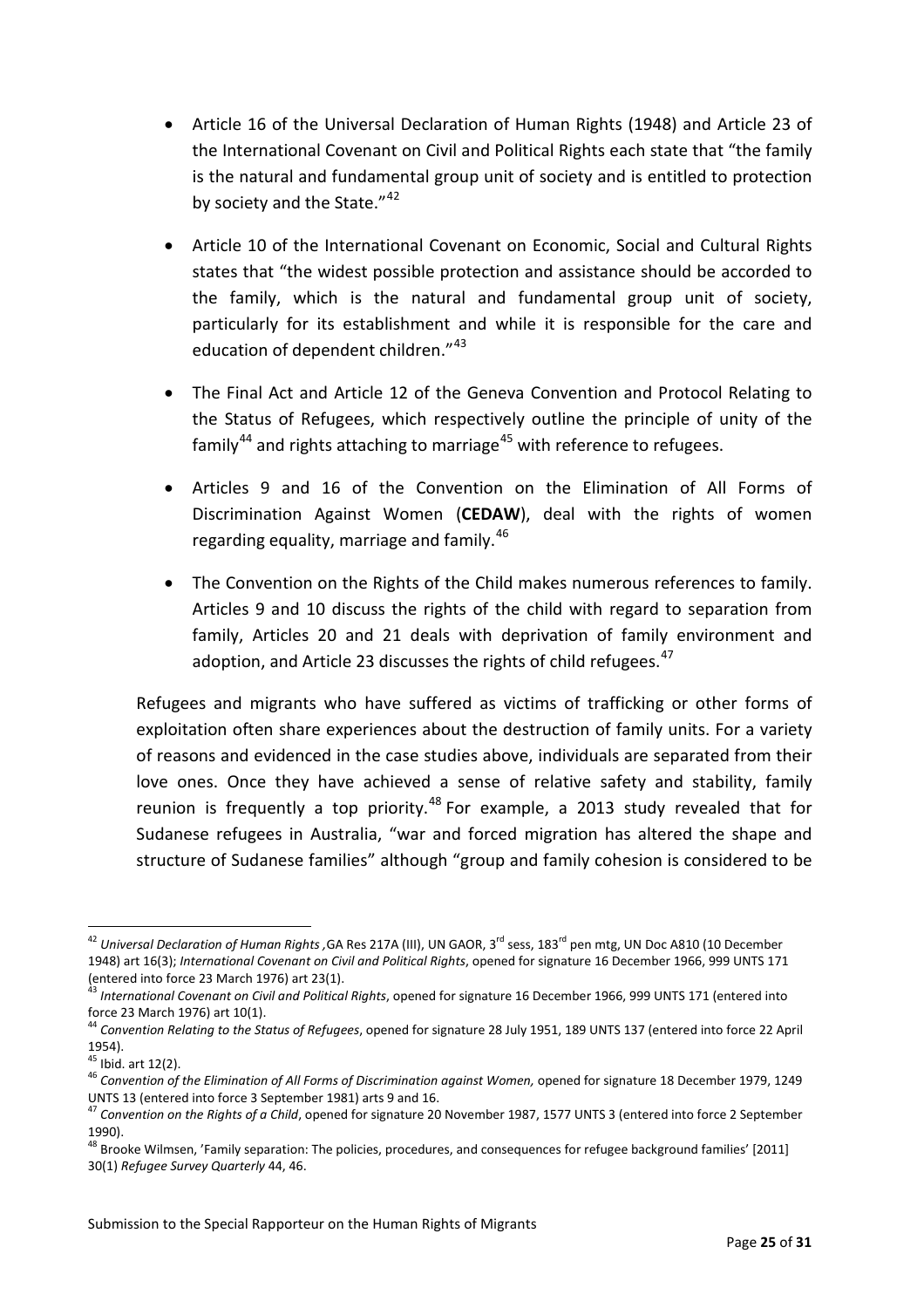of paramount importance."<sup>[49](#page-26-0)</sup> Meanwhile, parent migration has been shown to have significant social, psychological and emotional impacts on children who are often left behind with extended family or other carers.<sup>[50](#page-26-1)</sup> As Robertson et al explain:

*"The refugee family experience of transnationalism is generated out of forced separation. It is characterised by the ongoing negotiation of precarious economic and social contexts, in combination with limited control over resettlement outcomes. This presents particular challenges for maintaining family connections.... [Yet] people do not abandon them altogether."*[51](#page-26-2)

# *4.2.1 Mental health and migrant/refugee family separation*

For the individuals seeking humanitarian protection, and the victims of trafficking offences who face an uncertain future in Australia, family separation has a profound impact on psychological and emotional health. The extreme vulnerability of these groups is both a contributing factor to their isolation from the community, and a compelling argument for family reunification. In particular, victims of trafficking, slavery, sexual servitude, forced marriage and extreme labour exploitation are vulnerable to mental health issues such as Post Traumatic Stress Disorder (**PTSD**), anxiety, depression and suicide attempts as a consequence of extremely traumatic experiences.<sup>[52](#page-26-3)</sup>

For onshore Protection Visa applicants, family configurations are often complicated, as Wilmsen notes, by a combination of "tradition and custom, but also of circumstances surrounding [their] refugee experiences."<sup>[53](#page-26-4)</sup> Refugees and other migrants who are faced with lengthy periods of uncertainty over their immigration status and a lack of family reunion or support suffer mental harm, which exacerbates existing barriers to successful resettlement, including: [54](#page-26-5)

- Pre and Post-migration experiences and trauma
- A lack of social networks in the receiving country
- A lack of economic opportunities

<span id="page-26-0"></span><sup>&</sup>lt;sup>49</sup> Michael Savic, Anna Chur-Hansen, Mohammad Afzal Mahmood, and Vivien Moore, 'Separation from family and its impact on the mental health of Sudanese refugees in Australia: a qualitative study' [2013] 37(4) *Australian and New Zealand Journal of*  $\overline{a}$ 

<span id="page-26-1"></span><sup>&</sup>lt;sup>50</sup> Marta Moskal and Naomi Tyrrell, 'Family migration, decision-making, step-migration and separation: Children's experiences<br>in European migrant worker families' (2016) 14(4) *Children's Geographies* 453, 454.

<span id="page-26-2"></span><sup>&</sup>lt;sup>51</sup> Zoe Robertson, Raelene Wilding and Sandra Gifford, 'Mediating the family imaginary: young people negotiating absence in<br>transnational refugee families (2016) 16(2) *Global Networks* 219, 220.

<span id="page-26-3"></span><sup>&</sup>lt;sup>52</sup> Dr Ligia Kiss, Nicola S Pocock, Varaporn Naisanguansri, Soksreymom Suos, Brett Dickson, Doan Thuy, Jobst Koehley, Kittiphan Sirisup, Nisakorn Pongrungsee, Van Anh Nguyen, Rosilyne Borland, Poonam Dhavan and Cathy Zimmerman, 'Health of men, women and children in post-trafficking services in Cambodia, Thailand and Vietnam: an observational cross-sectional study'

<span id="page-26-4"></span><sup>(2015) 3(3)</sup> *The Lancet* 154, 154.<br><sup>53</sup> Brooke Wilmsen, 'Family separation and the impacts on refugee settlement in Australia' (2013) 48(2) *Australian Journal of* 

<span id="page-26-5"></span>*Social Issues* 241, 242.<br><sup>54</sup> See Wilmsen, above n 48, 245 for an outline of the biomedical versus the social inclusion approach to refugee settlement.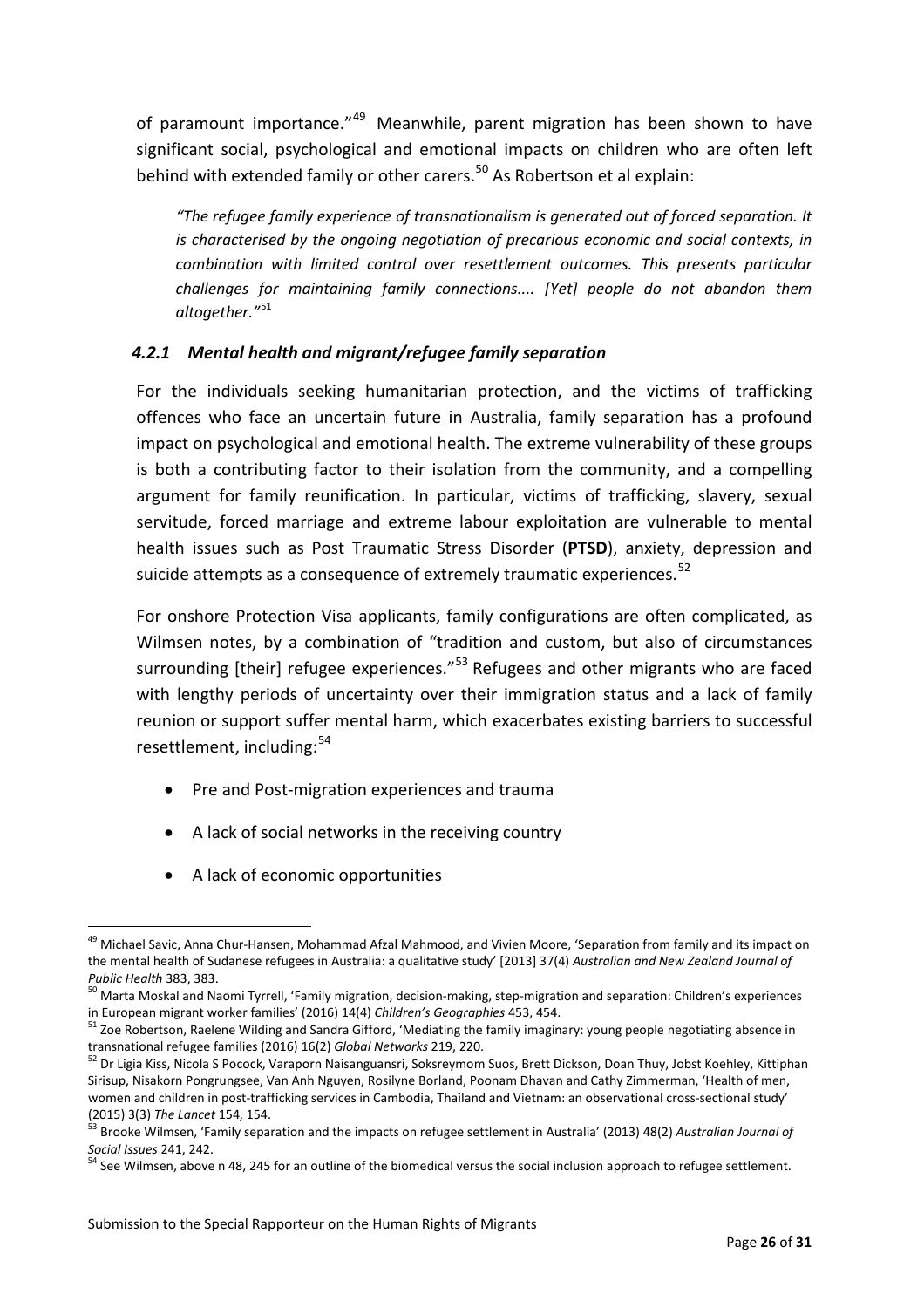- Difficulties accessing education
- Language barriers
- Experiences with xenophobia or prejudice
- A lack of permanent accommodation

The above mentioned 2013 study on Sudanese refugees, settled in Australia, also noted that worry for other family members, feelings of guilt and grief over the loss of intact families translated to a lack of social support and had a significant impact on the mental health of refugees.*[55](#page-27-0)*

As Wilmsen notes, the Australian Government provides limited counselling resources for victims of torture and trauma, while by and large, its focus remains on the practical aspects of settlement.<sup>[56](#page-27-1)</sup> Migrants also face long lasting repercussions from extended periods of separation from family members that may create barriers to reunification even once permanent visas have been obtained. Outlined in the case studies, this can include marriage or relationship breakdown and reluctant children who are unwilling to relocate to Australia. Moreover, once a migrant has obtained a permanent visa grant, applications for family reunification are often hampered by issues regarding the definition of family and required documentary evidence.<sup>[57](#page-27-2)</sup> The Special Humanitarian Programme, that facilitates family reunification for onshore refugee applicants, is attached to the onshore Protection visa program, and therefore impacts the number of total positions available under the cap.<sup>[58](#page-27-3)</sup>

Anti-Slavery Australia has experience, through our legal case-work and advocacy, of the trauma caused by family separation that severely impacts the emotional, psychological and social well-being of survivors of human trafficking. We recommend that provisions be created within the Trafficking Framework to facilitate the temporary reunification of families. Such provisions would also be suitable for individuals separated from their families during the lengthy application process for onshore Protection visas. Through this, the Australian Government can strengthen existing support programs available to migrants who are victims of human trafficking, slavery and slavery-like offences.

<span id="page-27-0"></span> $55$  Savic et al, above n 36, 385.

<span id="page-27-2"></span><span id="page-27-1"></span><sup>55</sup> Savic et al, above <sup>n</sup> 36, 385. <sup>56</sup> Wilmsen, above <sup>n</sup> 53, 245. <sup>57</sup> Farida Fozdar and Lisa Hartley, Metropolitan Migrant Resource Centre, *Refugees in Western Australia: Settlement and* Integration, [2013] 22. <sup>58</sup> Ibid.

<span id="page-27-3"></span>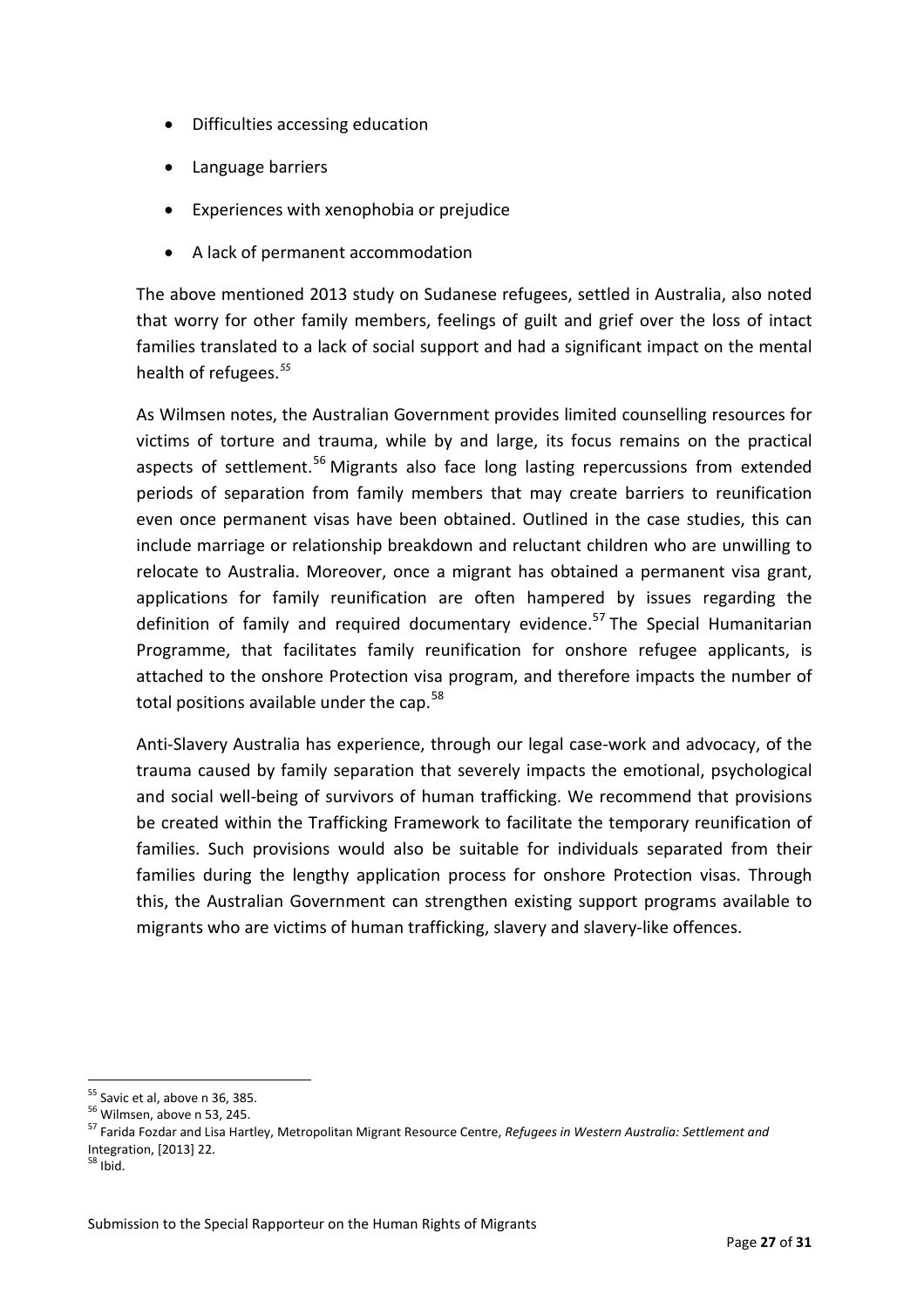### **Recommendation:**

• Create provisions to facilitate the temporary reunification of separated families, particularly where there are dependent children, who are awaiting the outcome of immigration matters that have lasted 12 months or more.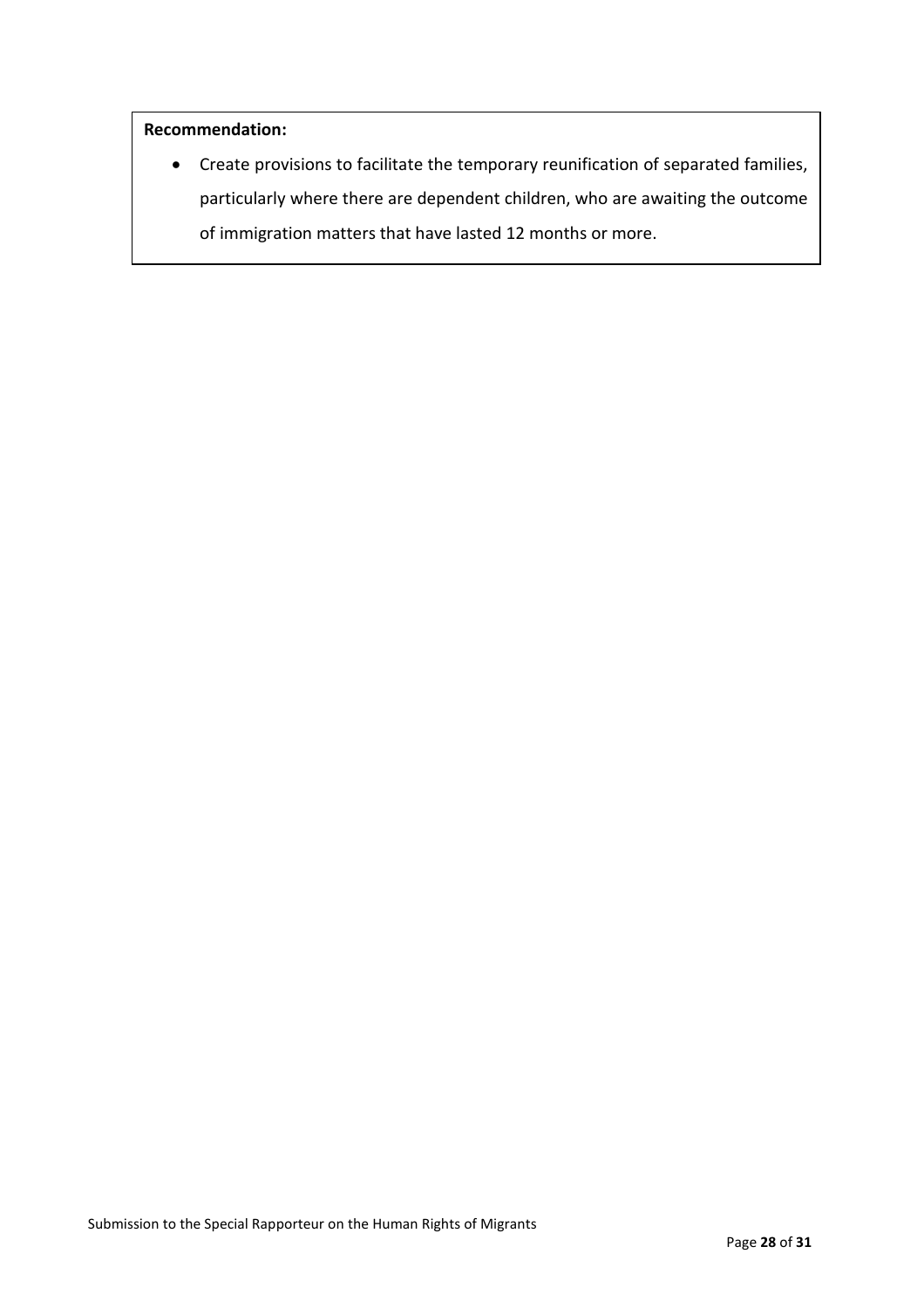# <span id="page-29-0"></span>**5. ESTABLISHING A NATIONAL COMPENSATION SCHEME**

In our 2016 policy position paper, "<u>Establishment of a National Compensation Scheme</u>"<sup>[59](#page-29-1)</sup> and the "Report on Establishing a National [Compensation](http://www.antislavery.org.au/images/FINAL%20REPORT%20-%20ASA%20-%20LCA%20The%20Case%20for%20a%20National%20Compensation%20Scheme.pdf) scheme for Victims of [Commonwealth](http://www.antislavery.org.au/images/FINAL%20REPORT%20-%20ASA%20-%20LCA%20The%20Case%20for%20a%20National%20Compensation%20Scheme.pdf) Crime"<sup>[60](#page-29-2)</sup> co-written with the Law Council of Australia, Anti-Slavery Australia notes Australia's obligations under various international treaties to ensure that compensation is available for victims of slavery, human trafficking or slavery-like offences. These papers echo recommendations made by the United Nations Special Rapporteur on trafficking in persons, especially women and children, Joy Ngozi Ezeilo, in her report following her mission to Australia. In this report, the Special Rapporteur advocated the establishment of a comprehensive federal compensation scheme in light of the disparate State and Territory schemes, and to address the requirement under some schemes for harmful psychological assessments.<sup>[61](#page-29-3)</sup>

Our previous evaluation of existing State and Territory compensation schemes has found these to be inadequate in providing remedies for the victims of such grave human rights violations. The inadequacy and the practical inefficacy of existing compensation schemes stems from factors including:  $62$ 

- Disparity between the numerous State and Territory-based schemes on issues such as the categorisation of harm and the maximum amount of compensation available between jurisdictions,
- Requirement that victims create multiple applications for each State or Territory in which harm was suffered, and
- State and Territory schemes that are based on State and Territory criminal offences, and therefore may not be relevant for victims of the Commonwealth trafficking, slavery and slavery-like offences.

Anti-Slavery Australia recommends the establishment of a national compensation scheme to ensure that there is a consistent and effective pathway to remedies for victims of human trafficking and slavery. This national compensation scheme would correlate with Commonwealth legislation on the definitions of trafficking, slavery and slavery-like offences, and therefore include instances where harm is suffered due to forced labour, forced marriage or debt bondage.

<span id="page-29-1"></span><sup>59</sup> Anti-Slavery Australia, *Establishment of a National Compensation Scheme* (2016) Police position paper no. 2, available online at <http://www.antislavery.org.au/images/pdf/Publications/2016%20-  $\overline{a}$ 

<span id="page-29-2"></span> $^{60}$  Anti-Slavery Australia and the Law Council of Australia, Establishing a National Compensation Scheme for victims of *Commonwealth crime,* (2016) available online at <http://www.antislavery.org.au/images/FINAL%20REPORT%20-%20ASA%20-

<span id="page-29-3"></span><sup>&</sup>lt;sup>61</sup> Joy Ngozi Ezeilo, Report of the Special Rapporteur on trafficking in persons, especially women and children, Joy Ngozi Ezeilo, *addendum: Mission to Australia, UN Doc A/HRC/20/18/Add.1 (18 May 2012) 16 [64].* 62 Anti-Slavery Australia, above n 53, 3.

<span id="page-29-4"></span>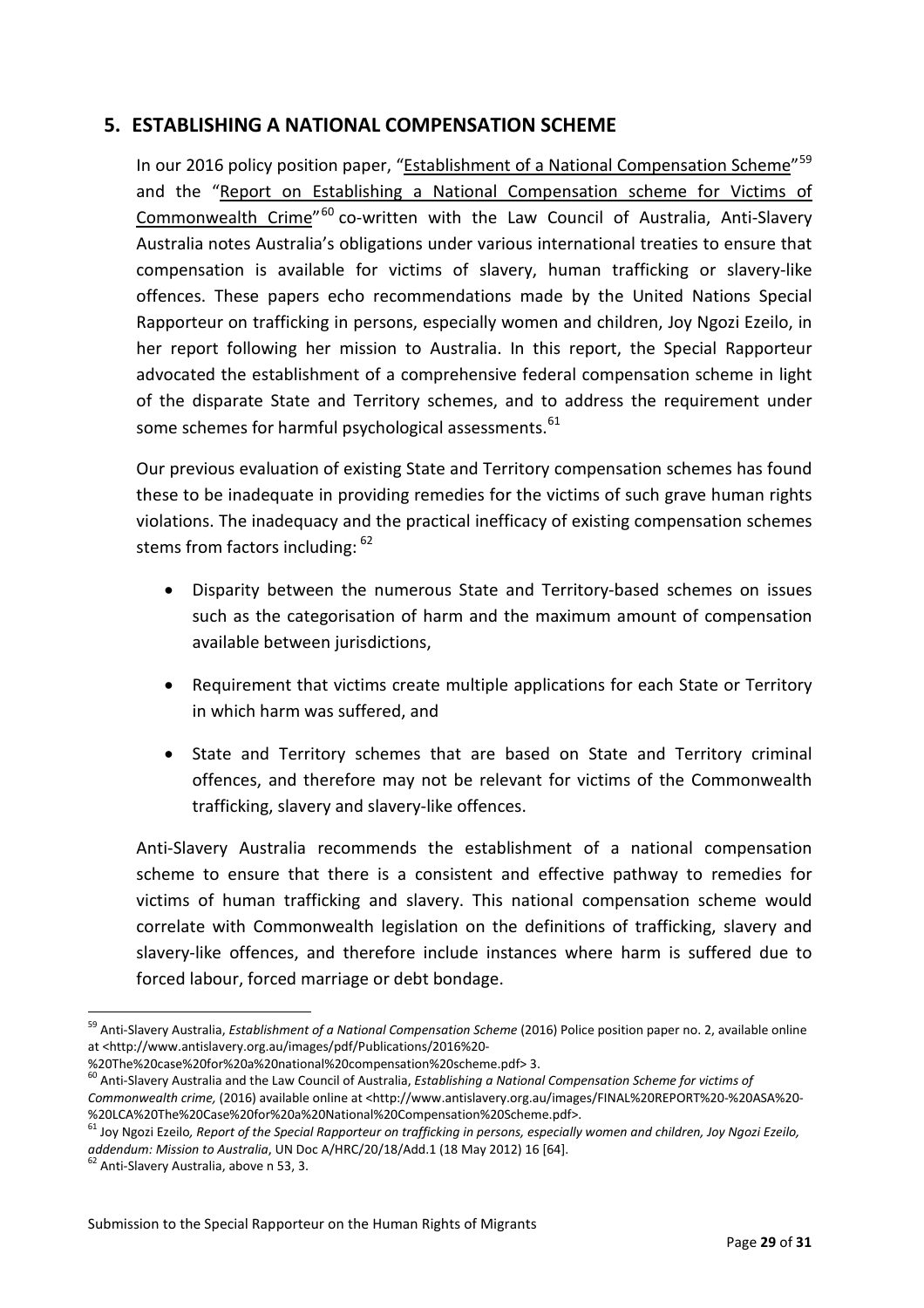### **Recommendation:**

• Establish a national compensation scheme for victims of Commonwealth crimes including offences related to trafficking, slavery and slavery-like conditions.